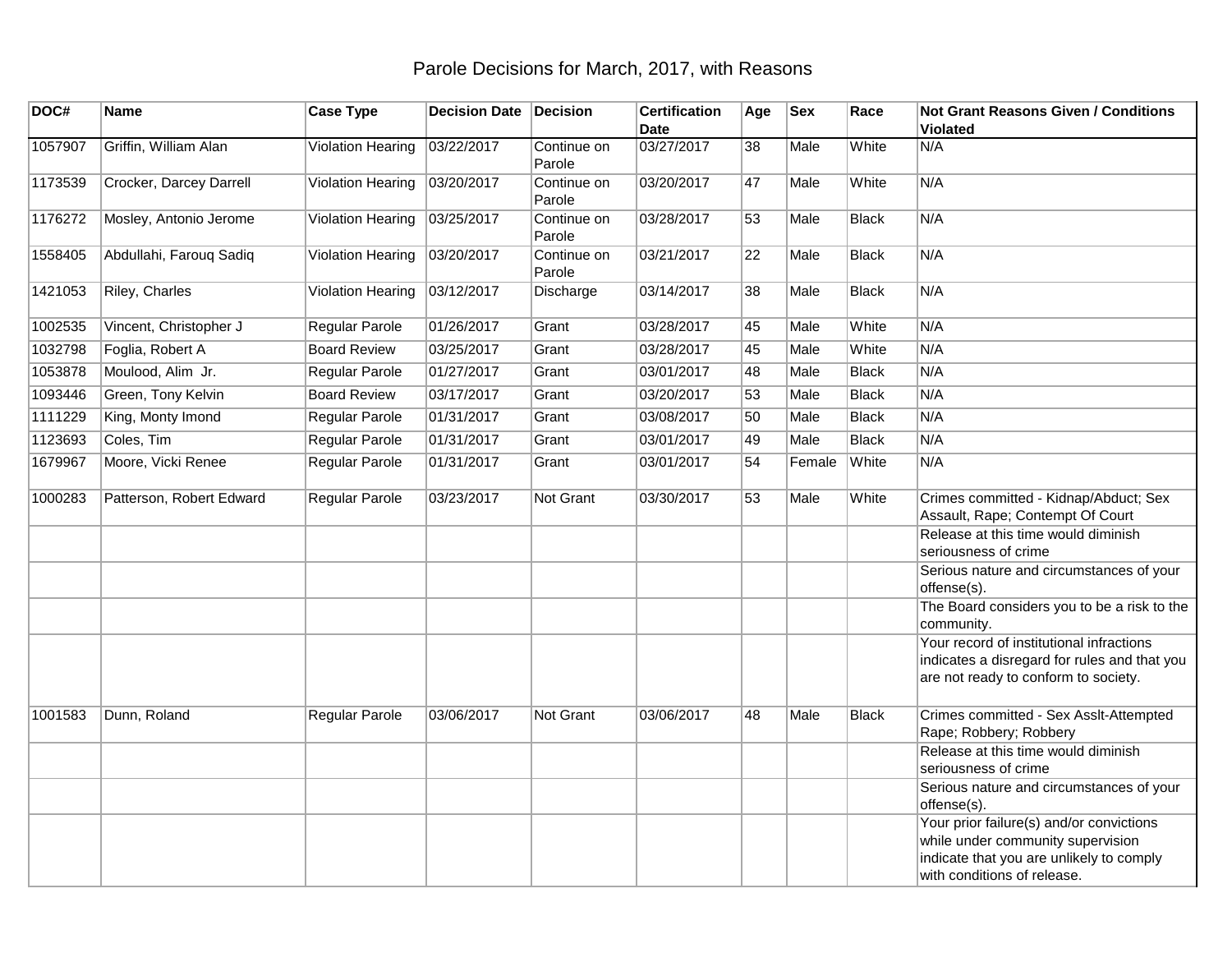|         |                            |                |            |                  |            |    |      |              | Your record indicates a serious disregard<br>for the property rights of others.                   |
|---------|----------------------------|----------------|------------|------------------|------------|----|------|--------------|---------------------------------------------------------------------------------------------------|
| 1002920 | Beamon, Vincent Santana    | Regular Parole | 03/07/2017 | Not Grant        | 03/17/2017 | 52 | Male | Black        | Crimes committed - Robbery; Burglary;<br><b>Statutory Burglary</b>                                |
|         |                            |                |            |                  |            |    |      |              | Release at this time would diminish<br>seriousness of crime                                       |
|         |                            |                |            |                  |            |    |      |              | Serious nature and circumstances of your<br>offense(s).                                           |
| 1003719 | Harris, Willie             | Regular Parole | 03/06/2017 | <b>Not Grant</b> | 03/17/2017 | 58 | Male | <b>Black</b> | Crimes committed - Homicide/Murder;<br>Robbery; Robbery                                           |
|         |                            |                |            |                  |            |    |      |              | Release at this time would diminish<br>seriousness of crime                                       |
|         |                            |                |            |                  |            |    |      |              | The Board concludes that you should<br>serve more of your sentence prior to<br>release on parole. |
|         |                            |                |            |                  |            |    |      |              | You need to show a longer period of stable<br>adjustment.                                         |
| 1003943 | Brooks, Curtis Ray Jr.     | Regular Parole | 03/11/2017 | Not Grant        | 03/17/2017 | 45 | Male | <b>Black</b> | Crimes committed - Homicide/Murder;<br>Robbery; Use Of Firearm In Felony                          |
|         |                            |                |            |                  |            |    |      |              | Release at this time would diminish<br>seriousness of crime                                       |
|         |                            |                |            |                  |            |    |      |              | Serious nature and circumstances of your<br>offense(s).                                           |
| 1008347 | Wright, Calvin Bernard     | Regular Parole | 03/08/2017 | Not Grant        | 03/17/2017 | 61 | Male | <b>Black</b> | Crimes committed - Sex Assault, Rape;<br>Sex Assault, Rape; Sex Assault, Rape                     |
|         |                            |                |            |                  |            |    |      |              | Release at this time would diminish<br>seriousness of crime                                       |
|         |                            |                |            |                  |            |    |      |              | Serious nature and circumstances of your<br>offense(s).                                           |
|         |                            |                |            |                  |            |    |      |              | The Board considers you to be a risk to the<br>community.                                         |
| 1009876 | Fitzgerald, James Benjamin | Geriatric      | 02/27/2017 | <b>Not Grant</b> | 03/06/2017 | 70 | Male | White        | Crimes committed - Homicide-1st Degree;<br>Use Of Firearm In Felony                               |
|         |                            |                |            |                  |            |    |      |              | Release at this time would diminish<br>seriousness of crime                                       |
|         |                            |                |            |                  |            |    |      |              | Serious nature and circumstances of your<br>offense(s).                                           |
| 1010849 | Babar, Peter W             | Regular Parole | 03/29/2017 | Not Grant        | 03/30/2017 | 45 | Male | White        | Extensive criminal record                                                                         |
|         |                            |                |            |                  |            |    |      |              | Release at this time would diminish<br>seriousness of crime                                       |
|         |                            |                |            |                  |            |    |      |              | The Board concludes that you should<br>serve more of your sentence prior to<br>release on parole. |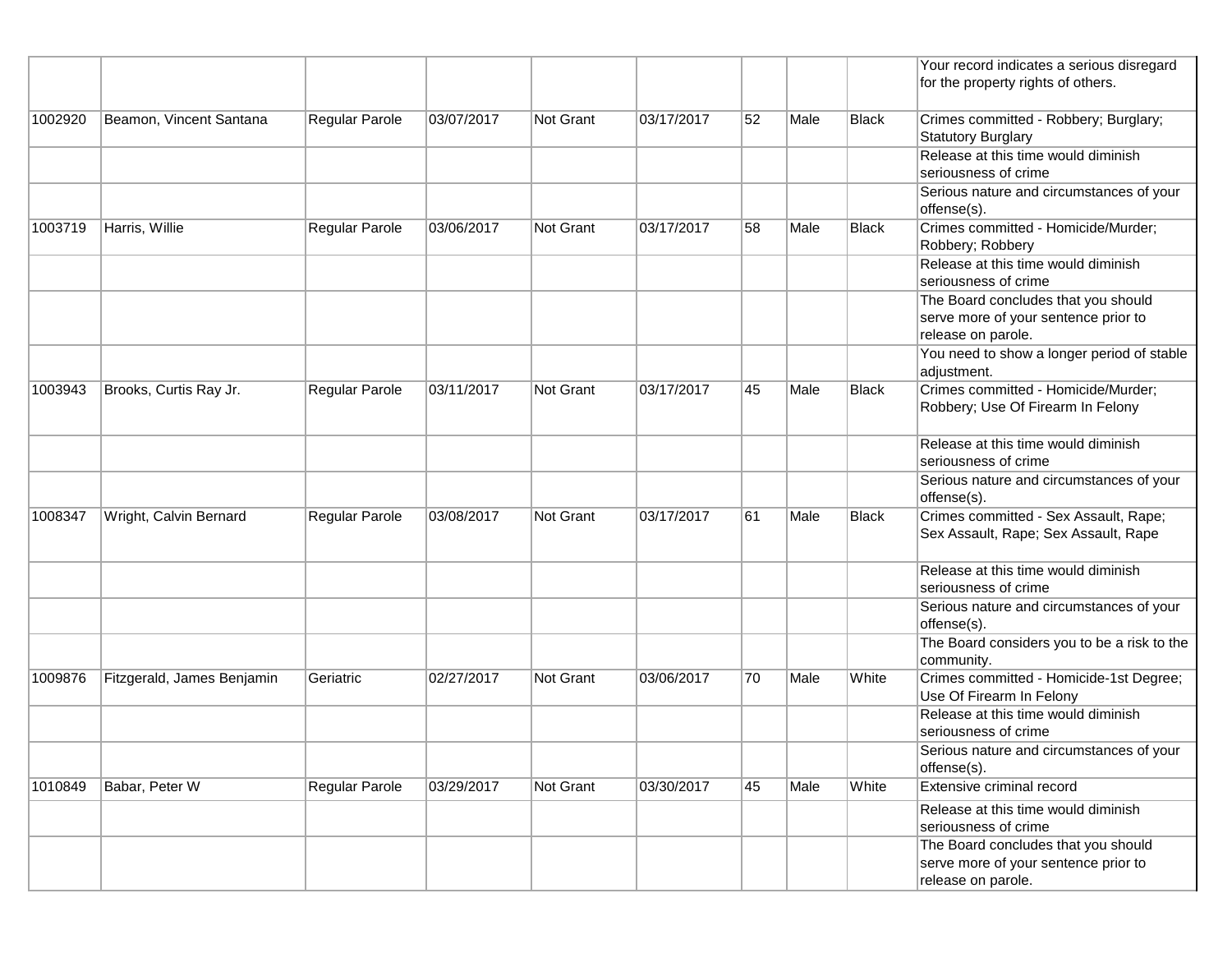|         |                        |                |            |                  |            |    |      |              | You need to show a longer period of stable<br>adjustment.                                                                                                      |
|---------|------------------------|----------------|------------|------------------|------------|----|------|--------------|----------------------------------------------------------------------------------------------------------------------------------------------------------------|
|         |                        |                |            |                  |            |    |      |              | Your prior failure(s) and/or convictions<br>while under community supervision<br>indicate that you are unlikely to comply<br>with conditions of release.       |
| 1012639 | Epps, Harold Lester II | Regular Parole | 03/09/2017 | Not Grant        | 03/17/2017 | 53 | Male | <b>Black</b> | Crimes committed - Sex Assault, Rape;<br>Sex Assault, Rape; Sodomy                                                                                             |
|         |                        |                |            |                  |            |    |      |              | Release at this time would diminish<br>seriousness of crime                                                                                                    |
|         |                        |                |            |                  |            |    |      |              | Serious nature and circumstances of your<br>offense(s).                                                                                                        |
|         |                        |                |            |                  |            |    |      |              | The Board considers you to be a risk to the<br>community.                                                                                                      |
|         |                        |                |            |                  |            |    |      |              | Your prior failure(s) and/or convictions<br>while under community supervision<br>indicate that you are unlikely to comply<br>with conditions of release.       |
| 1020513 | Fender, John Robert    | Regular Parole | 03/24/2017 | <b>Not Grant</b> | 03/30/2017 | 64 | Male | White        | Crimes committed - Forcible Sodomy;<br>Forcible Sodomy                                                                                                         |
|         |                        |                |            |                  |            |    |      |              | Release at this time would diminish<br>seriousness of crime                                                                                                    |
|         |                        |                |            |                  |            |    |      |              | Serious nature and circumstances of your<br>offense(s).                                                                                                        |
|         |                        |                |            |                  |            |    |      |              | The Board considers you to be a risk to the<br>community.                                                                                                      |
| 1024363 | Bradley, Nelson        | Regular Parole | 02/26/2017 | Not Grant        | 03/06/2017 | 54 | Male | <b>Black</b> | Crimes committed - Homicide-1st Degree                                                                                                                         |
|         |                        |                |            |                  |            |    |      |              | Release at this time would diminish<br>seriousness of crime                                                                                                    |
|         |                        |                |            |                  |            |    |      |              | Serious nature and circumstances of your<br>offense(s).                                                                                                        |
|         |                        |                |            |                  |            |    |      |              | You need further participation in<br>institutional work and/or educational<br>programs to indicate your positive<br>progression towards re-entry into society. |
|         |                        |                |            |                  |            |    |      |              | You need to show a longer period of stable<br>adjustment.                                                                                                      |
| 1024909 | Gilliam, Derrick R     | Regular Parole | 03/15/2017 | Not Grant        | 03/17/2017 | 47 | Male | <b>Black</b> | Crimes committed - Robbery; Malicious<br>Wounding; Use Of Firearm In Felony                                                                                    |
|         |                        |                |            |                  |            |    |      |              | Release at this time would diminish<br>seriousness of crime                                                                                                    |
|         |                        |                |            |                  |            |    |      |              | Serious nature and circumstances of your<br>offense(s).                                                                                                        |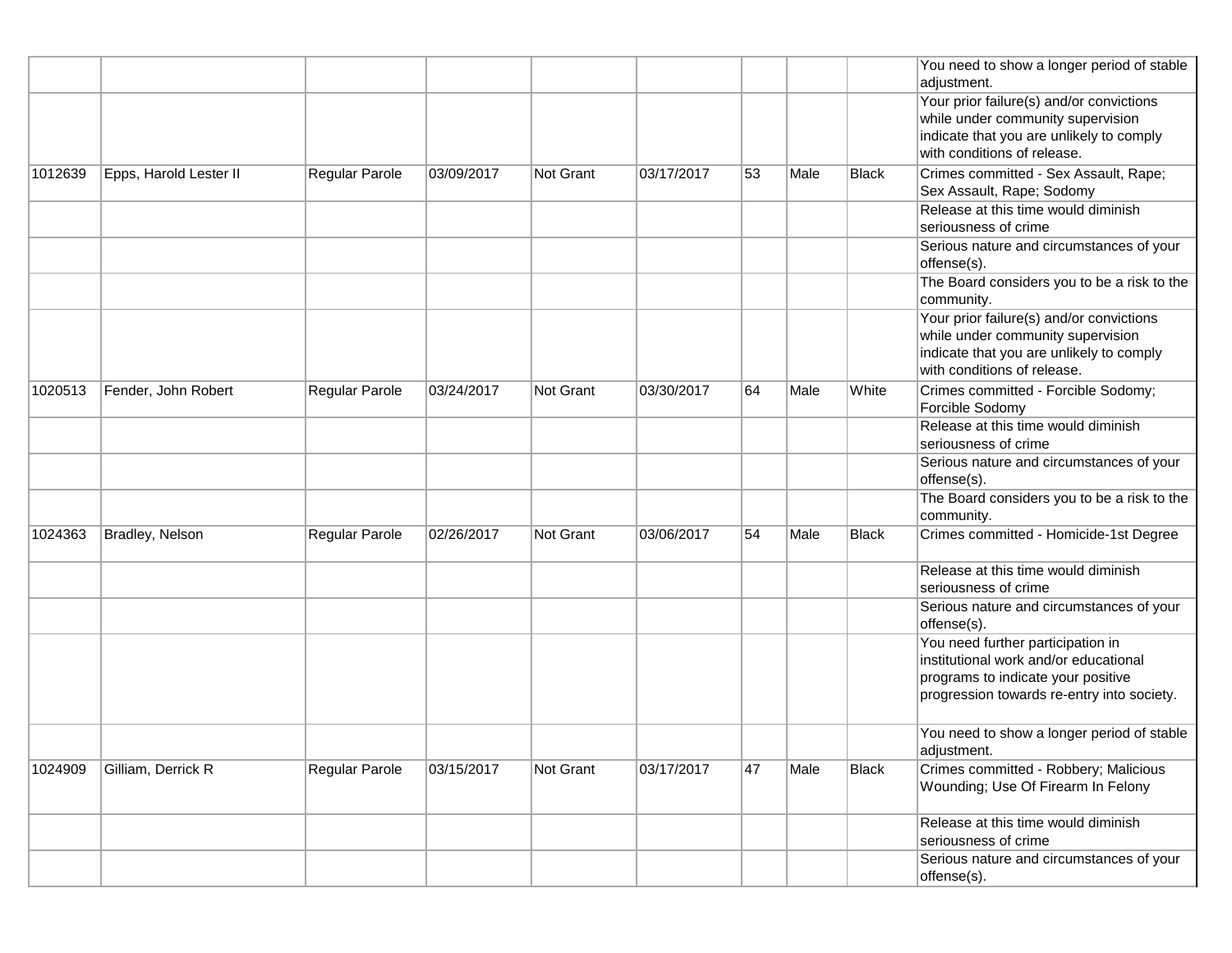|         |                             |                |            |                  |            |    |      |              | The Board considers you to be a risk to the                                                                                                              |
|---------|-----------------------------|----------------|------------|------------------|------------|----|------|--------------|----------------------------------------------------------------------------------------------------------------------------------------------------------|
|         |                             |                |            |                  |            |    |      |              | community.<br>You need to show a longer period of stable                                                                                                 |
|         |                             |                |            |                  |            |    |      |              | adjustment.                                                                                                                                              |
| 1026816 | Huiett, Solomon Barry       | Regular Parole | 03/22/2017 | <b>Not Grant</b> | 03/30/2017 | 54 | Male | Black        | Conviction of a new crime while<br>incarcerated                                                                                                          |
|         |                             |                |            |                  |            |    |      |              | Crimes committed - Sex Assault, Rape;<br>Robbery; Robbery                                                                                                |
|         |                             |                |            |                  |            |    |      |              | History of violence.                                                                                                                                     |
|         |                             |                |            |                  |            |    |      |              | Serious nature and circumstances of your<br>offense(s).                                                                                                  |
|         |                             |                |            |                  |            |    |      |              | The Board considers you to be a risk to the<br>community.                                                                                                |
|         |                             |                |            |                  |            |    |      |              | You need to show a longer period of stable<br>adjustment.                                                                                                |
| 1027606 | Coleman, Leroy Sherman      | Regular Parole | 03/07/2017 | Not Grant        | 03/17/2017 | 64 | Male | <b>Black</b> | Crimes committed - Kidnap/Abduct;<br>Robbery; Malicious Wounding                                                                                         |
|         |                             |                |            |                  |            |    |      |              | Extensive criminal record                                                                                                                                |
|         |                             |                |            |                  |            |    |      |              | Release at this time would diminish<br>seriousness of crime                                                                                              |
|         |                             |                |            |                  |            |    |      |              | Serious nature and circumstances of your<br>offense(s).                                                                                                  |
|         |                             |                |            |                  |            |    |      |              | The Board considers you to be a risk to the<br>community.                                                                                                |
|         |                             |                |            |                  |            |    |      |              | Your prior failure(s) and/or convictions<br>while under community supervision<br>indicate that you are unlikely to comply<br>with conditions of release. |
| 1029734 | Walthall, Christopher Wayne | Regular Parole | 03/03/2017 | <b>Not Grant</b> | 03/06/2017 | 50 | Male | White        | Crimes committed - Homicide-Capital;<br>Robbery; Unlawful Wound/Bodily Injury                                                                            |
|         |                             |                |            |                  |            |    |      |              | Poor institutional adjustment (for example,<br>motivation/attitude, unfavorable reports,<br>lack of program involvement, etc.)                           |
|         |                             |                |            |                  |            |    |      |              | Release at this time would diminish<br>seriousness of crime                                                                                              |
|         |                             |                |            |                  |            |    |      |              | Serious nature and circumstances of your<br>offense(s).                                                                                                  |
|         |                             |                |            |                  |            |    |      |              | You need to show a longer period of stable<br>adjustment.                                                                                                |
|         |                             |                |            |                  |            |    |      |              | Your record of institutional infractions<br>indicates a disregard for rules and that you<br>are not ready to conform to society.                         |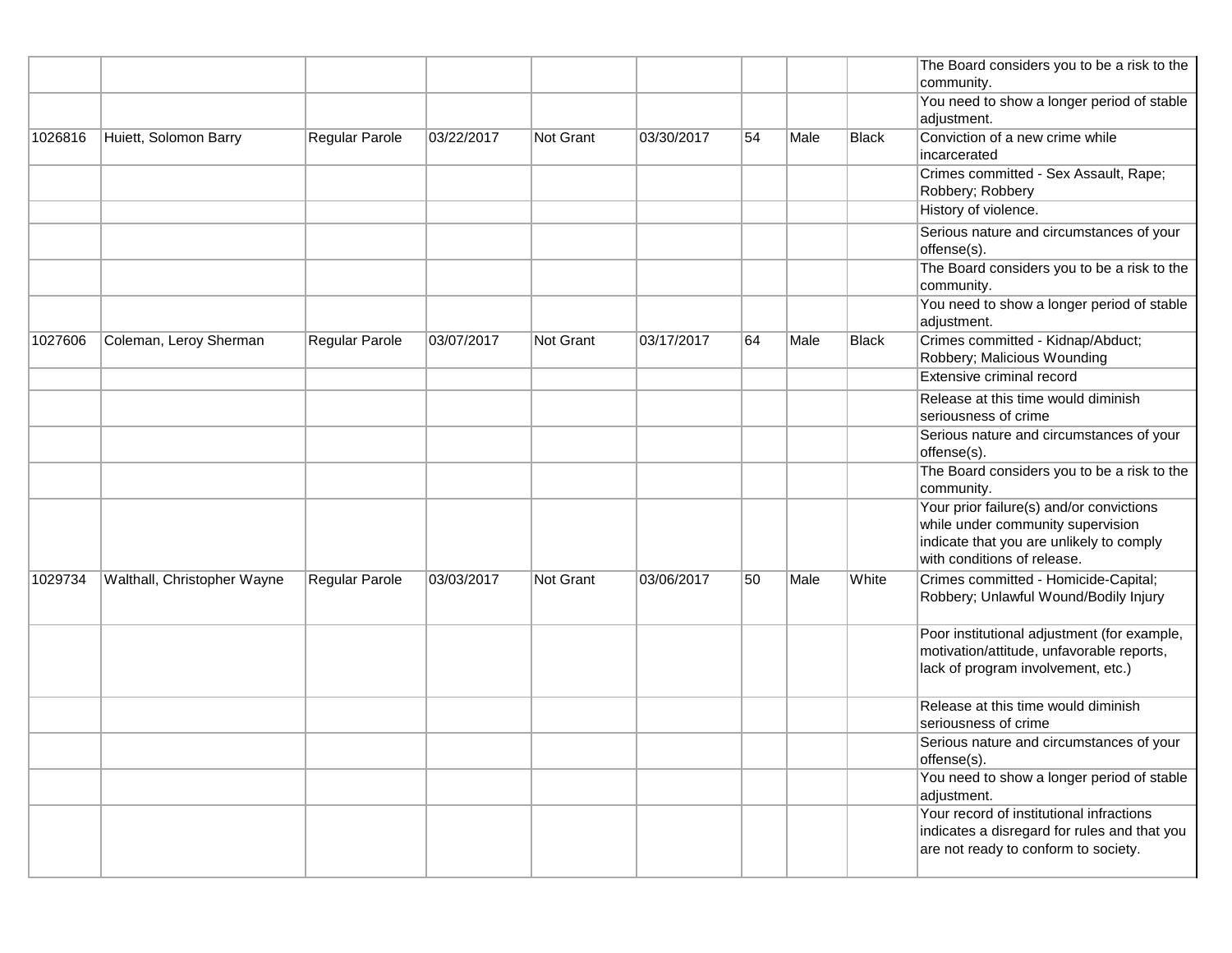| 1031584 | Stratton, John Henry Jr. | Regular Parole        | 02/26/2017 | <b>Not Grant</b> | 03/06/2017 | 60 | Male | Black        | Crimes committed - Homicide/Murder; Use<br>Of Firearm In Felony                                                                                          |
|---------|--------------------------|-----------------------|------------|------------------|------------|----|------|--------------|----------------------------------------------------------------------------------------------------------------------------------------------------------|
|         |                          |                       |            |                  |            |    |      |              | Extensive criminal record                                                                                                                                |
|         |                          |                       |            |                  |            |    |      |              | Release at this time would diminish<br>seriousness of crime                                                                                              |
|         |                          |                       |            |                  |            |    |      |              | Serious nature and circumstances of your<br>offense(s).                                                                                                  |
|         |                          |                       |            |                  |            |    |      |              | The Board considers you to be a risk to the<br>community.                                                                                                |
| 1032322 | Mack, Patrick            | <b>Regular Parole</b> | 03/22/2017 | Not Grant        | 03/30/2017 | 61 | Male | <b>Black</b> | Conviction of a new crime while<br>incarcerated                                                                                                          |
|         |                          |                       |            |                  |            |    |      |              | Extensive criminal record                                                                                                                                |
|         |                          |                       |            |                  |            |    |      |              | Release at this time would diminish<br>seriousness of crime                                                                                              |
|         |                          |                       |            |                  |            |    |      |              | Serious nature and circumstances of your<br>offense(s).                                                                                                  |
| 1033912 | Jackson, Antoine         | Regular Parole        | 02/27/2017 | <b>Not Grant</b> | 03/06/2017 | 48 | Male | <b>Black</b> | Crimes committed - Homicide-1st Degree;<br>Kidnap/Abduct; Unlawful Wound/Bodily<br>Injury                                                                |
|         |                          |                       |            |                  |            |    |      |              | Release at this time would diminish<br>seriousness of crime                                                                                              |
|         |                          |                       |            |                  |            |    |      |              | Serious nature and circumstances of your<br>offense(s).                                                                                                  |
|         |                          |                       |            |                  |            |    |      |              | The Board concludes that you should<br>serve more of your sentence prior to<br>release on parole.                                                        |
| 1034560 | Wilkins, Michael Douglas | <b>Regular Parole</b> | 02/25/2017 | <b>Not Grant</b> | 03/06/2017 | 57 | Male | White        | Crimes committed - Homicide/Murder;<br>Robbery; Burglary                                                                                                 |
|         |                          |                       |            |                  |            |    |      |              | Release at this time would diminish<br>seriousness of crime                                                                                              |
|         |                          |                       |            |                  |            |    |      |              | Serious nature and circumstances of your<br>offense(s).                                                                                                  |
|         |                          |                       |            |                  |            |    |      |              | Your prior failure(s) and/or convictions<br>while under community supervision<br>indicate that you are unlikely to comply<br>with conditions of release. |
| 1042714 | Knowles, William Michael | Geriatric             | 03/06/2017 | Not Grant        | 03/06/2017 | 68 | Male | White        | Crimes committed - Homicide-1st Degree;<br>Attempted Capital Murder; Statutory<br><b>Burglary</b>                                                        |
|         |                          |                       |            |                  |            |    |      |              | Release at this time would diminish<br>seriousness of crime                                                                                              |
|         |                          |                       |            |                  |            |    |      |              | Serious nature and circumstances of your<br>offense(s).                                                                                                  |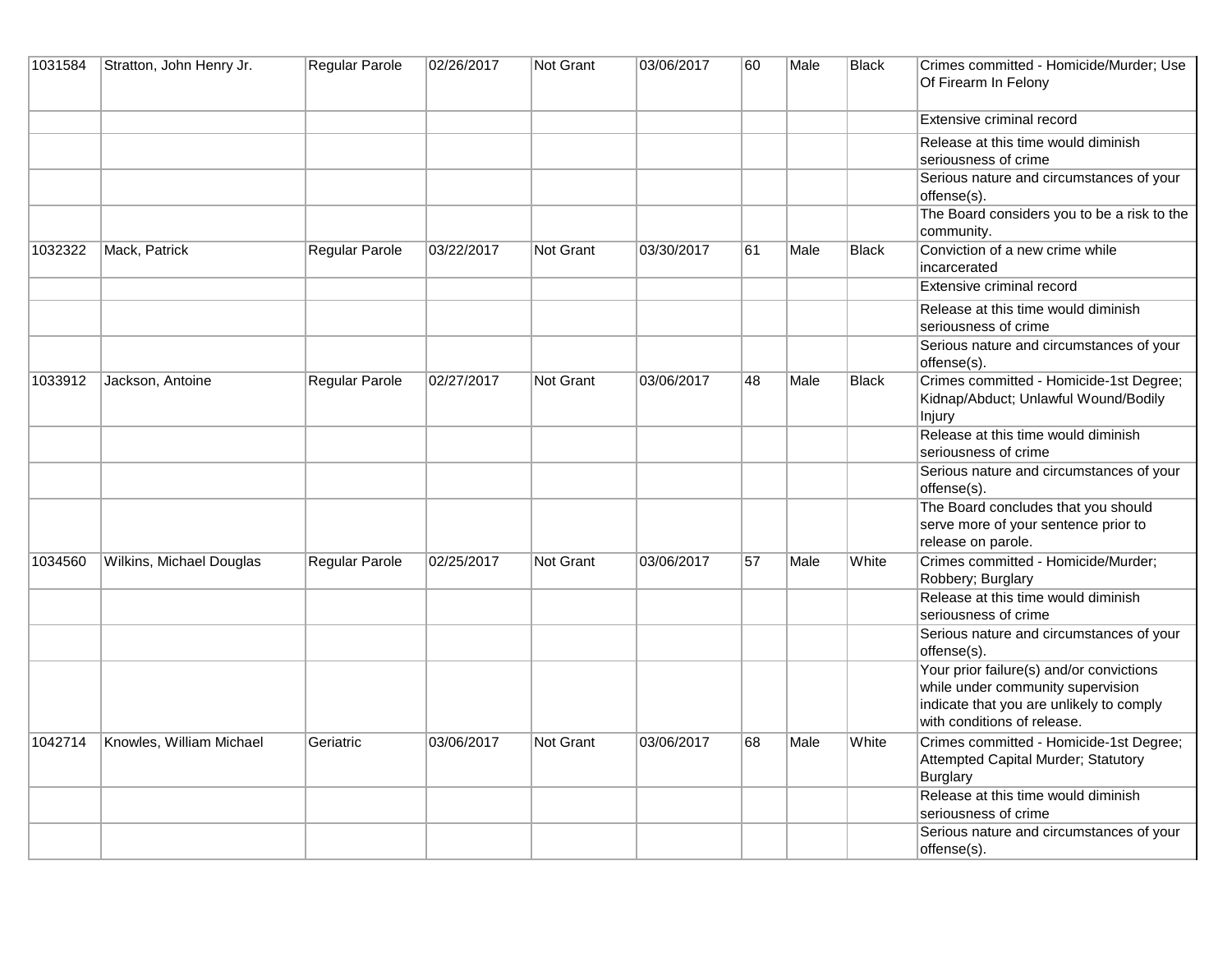|                                  |                              |                |                  |                  |            |      |              |                                      | The Board concludes that you should                                                                                              |
|----------------------------------|------------------------------|----------------|------------------|------------------|------------|------|--------------|--------------------------------------|----------------------------------------------------------------------------------------------------------------------------------|
|                                  |                              |                |                  |                  |            |      |              |                                      | serve more of your sentence prior to                                                                                             |
|                                  |                              |                |                  |                  |            |      |              |                                      | release on parole.                                                                                                               |
| 1046240                          | Byrd, Roger Stanford         | Regular Parole | 03/24/2017       | <b>Not Grant</b> | 03/30/2017 | 69   | Male         | <b>Black</b>                         | Crimes committed - Sex Assault, Rape;                                                                                            |
|                                  |                              |                |                  |                  |            |      |              |                                      | Sex Assault, Rape; Burglary                                                                                                      |
|                                  |                              |                |                  |                  |            |      |              |                                      | Release at this time would diminish                                                                                              |
|                                  |                              |                |                  |                  |            |      |              |                                      | seriousness of crime                                                                                                             |
|                                  |                              |                |                  |                  |            |      |              |                                      | Serious nature and circumstances of your<br>offense(s).                                                                          |
|                                  |                              |                |                  |                  |            |      |              |                                      | The Board considers you to be a risk to the<br>community.                                                                        |
|                                  |                              |                |                  |                  |            |      |              |                                      | You need to show a longer period of stable<br>adjustment.                                                                        |
| 1046294<br>Freeman, Larry Eugene | Regular Parole               | 03/19/2017     | <b>Not Grant</b> | 03/30/2017       | 53         | Male | <b>Black</b> | Crimes committed - Homicide-Capital; |                                                                                                                                  |
|                                  |                              |                |                  |                  |            |      |              |                                      | Abduct-No Ransom Or Asslt; Sex Assault,<br>Rape                                                                                  |
|                                  |                              |                |                  |                  |            |      |              |                                      | Release at this time would diminish<br>seriousness of crime                                                                      |
|                                  |                              |                |                  |                  |            |      |              |                                      | Serious nature and circumstances of your<br>offense(s).                                                                          |
| 1047627                          | Holland, Clifton William Jr. | Regular Parole | 03/06/2017       | Not Grant        | 03/06/2017 | 43   | Male         | <b>Black</b>                         | Crimes committed - Malicious Wounding;<br>Malicious Wounding; Malicious Wounding                                                 |
|                                  |                              |                |                  |                  |            |      |              |                                      | Extensive criminal record                                                                                                        |
|                                  |                              |                |                  |                  |            |      |              |                                      | History of violence.                                                                                                             |
|                                  |                              |                |                  |                  |            |      |              |                                      | Release at this time would diminish<br>seriousness of crime                                                                      |
|                                  |                              |                |                  |                  |            |      |              |                                      | Serious nature and circumstances of your<br>offense(s).                                                                          |
|                                  |                              |                |                  |                  |            |      |              |                                      | You need to show a longer period of stable<br>adjustment.                                                                        |
|                                  |                              |                |                  |                  |            |      |              |                                      | Your record of institutional infractions<br>indicates a disregard for rules and that you<br>are not ready to conform to society. |
| 1048227                          | Clanton, Denzell Lamont      | Regular Parole | 02/26/2017       | Not Grant        | 03/06/2017 | 43   | Male         | <b>Black</b>                         | Crimes committed - Homicide-1st Degree;<br>Failure To Appear; Use Of Firearm In<br>Felony                                        |
|                                  |                              |                |                  |                  |            |      |              |                                      | Poor institutional adjustment (for example,<br>motivation/attitude, unfavorable reports,<br>lack of program involvement, etc.)   |
|                                  |                              |                |                  |                  |            |      |              |                                      | Release at this time would diminish<br>seriousness of crime                                                                      |
|                                  |                              |                |                  |                  |            |      |              |                                      | Serious nature and circumstances of your<br>offense(s).                                                                          |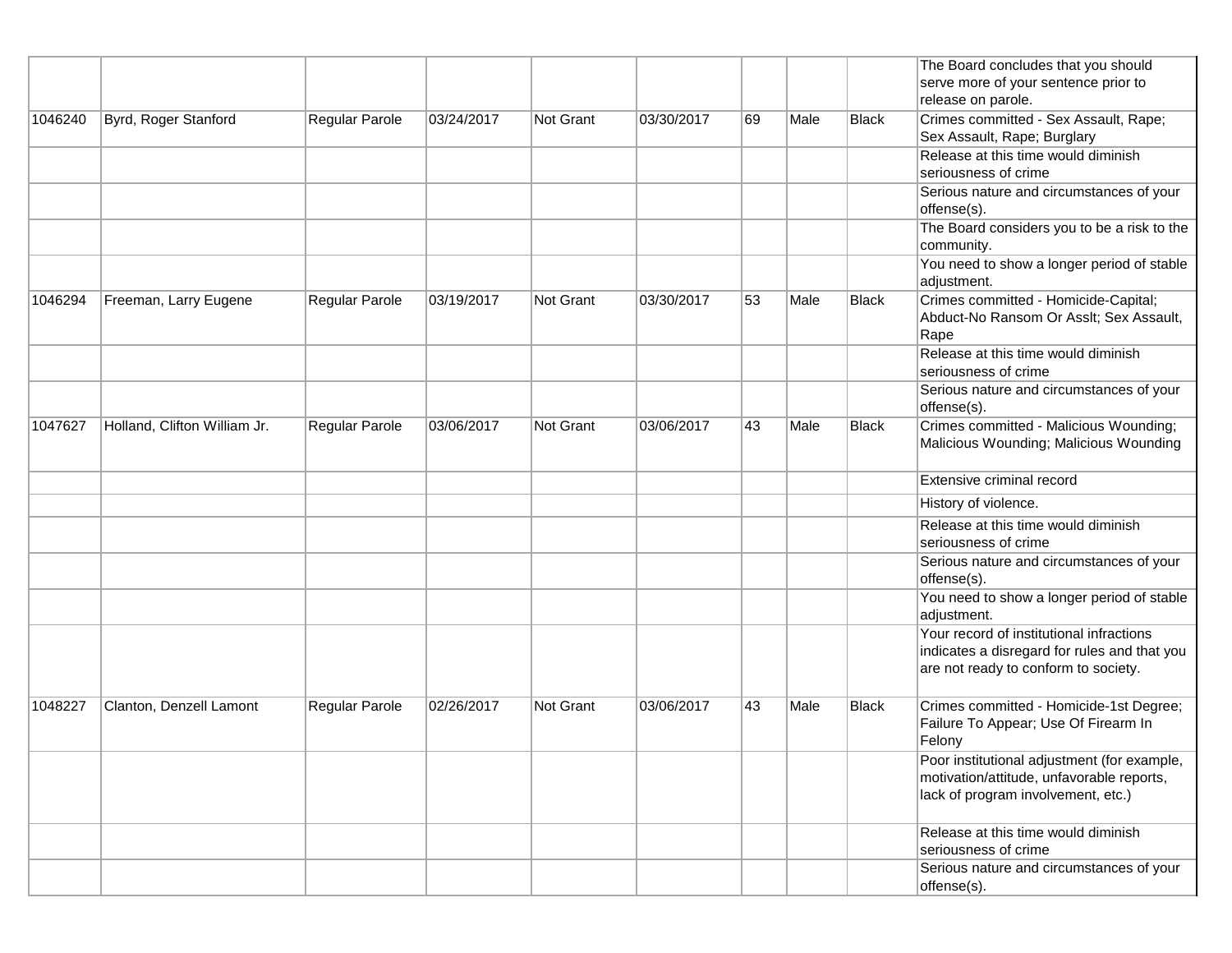|         |                          |                       |            |                  |            |    |      |              | You need further participation in<br>institutional work and/or educational<br>programs to indicate your positive<br>progression towards re-entry into society. |
|---------|--------------------------|-----------------------|------------|------------------|------------|----|------|--------------|----------------------------------------------------------------------------------------------------------------------------------------------------------------|
| 1049108 | Allah, Sincere Amen      | Regular Parole        | 03/24/2017 | <b>Not Grant</b> | 03/30/2017 | 50 | Male | <b>Black</b> | Extensive criminal record                                                                                                                                      |
|         |                          |                       |            |                  |            |    |      |              | Release at this time would diminish<br>seriousness of crime                                                                                                    |
|         |                          |                       |            |                  |            |    |      |              | Serious nature and circumstances of your<br>offense(s).                                                                                                        |
|         |                          |                       |            |                  |            |    |      |              | The Board concludes that you should<br>serve more of your sentence prior to<br>release on parole.                                                              |
|         |                          |                       |            |                  |            |    |      |              | You need to show a longer period of stable<br>adjustment.                                                                                                      |
| 1052211 | Jacobs, Duwon Maurice    | Regular Parole        | 02/24/2017 | <b>Not Grant</b> | 03/06/2017 | 45 | Male | <b>Black</b> | Crimes committed - Forcible Sodomy; Sex<br>Asslt-Attempted Rape; Larc-Petty                                                                                    |
|         |                          |                       |            |                  |            |    |      |              | Extensive criminal record                                                                                                                                      |
|         |                          |                       |            |                  |            |    |      |              | Release at this time would diminish<br>seriousness of crime                                                                                                    |
|         |                          |                       |            |                  |            |    |      |              | Serious nature and circumstances of your<br>offense(s).                                                                                                        |
|         |                          |                       |            |                  |            |    |      |              | The Board considers you to be a risk to the<br>community.                                                                                                      |
|         |                          |                       |            |                  |            |    |      |              | You need to show a longer period of stable<br>adjustment.                                                                                                      |
| 1059469 | Hicklin, Alexander James | Regular Parole        | 03/11/2017 | <b>Not Grant</b> | 03/17/2017 | 56 | Male | <b>Black</b> | No Interest in Parole                                                                                                                                          |
| 1061671 | Reid, Elmo Augustus Jr.  | Regular Parole        | 03/03/2017 | Not Grant        | 03/06/2017 | 60 | Male | <b>Black</b> | Crimes committed - Sex Assault, Rape;<br>Robbery; Robbery                                                                                                      |
|         |                          |                       |            |                  |            |    |      |              | History of violence.                                                                                                                                           |
|         |                          |                       |            |                  |            |    |      |              | Release at this time would diminish<br>seriousness of crime                                                                                                    |
|         |                          |                       |            |                  |            |    |      |              | Serious nature and circumstances of your<br>offense(s).                                                                                                        |
|         |                          |                       |            |                  |            |    |      |              | The Board considers you to be a risk to the<br>community.                                                                                                      |
|         |                          |                       |            |                  |            |    |      |              | Your prior failure(s) and/or convictions<br>while under community supervision<br>indicate that you are unlikely to comply<br>with conditions of release.       |
| 1064990 | Pinkston, Willie Ramon   | <b>Regular Parole</b> | 03/06/2017 | Not Grant        | 03/17/2017 | 43 | Male | <b>Black</b> | Crimes committed - Robbery - Attempted;<br>Receiv Stolen Prop; Cocaine-Possess                                                                                 |
|         |                          |                       |            |                  |            |    |      |              | Release at this time would diminish<br>seriousness of crime                                                                                                    |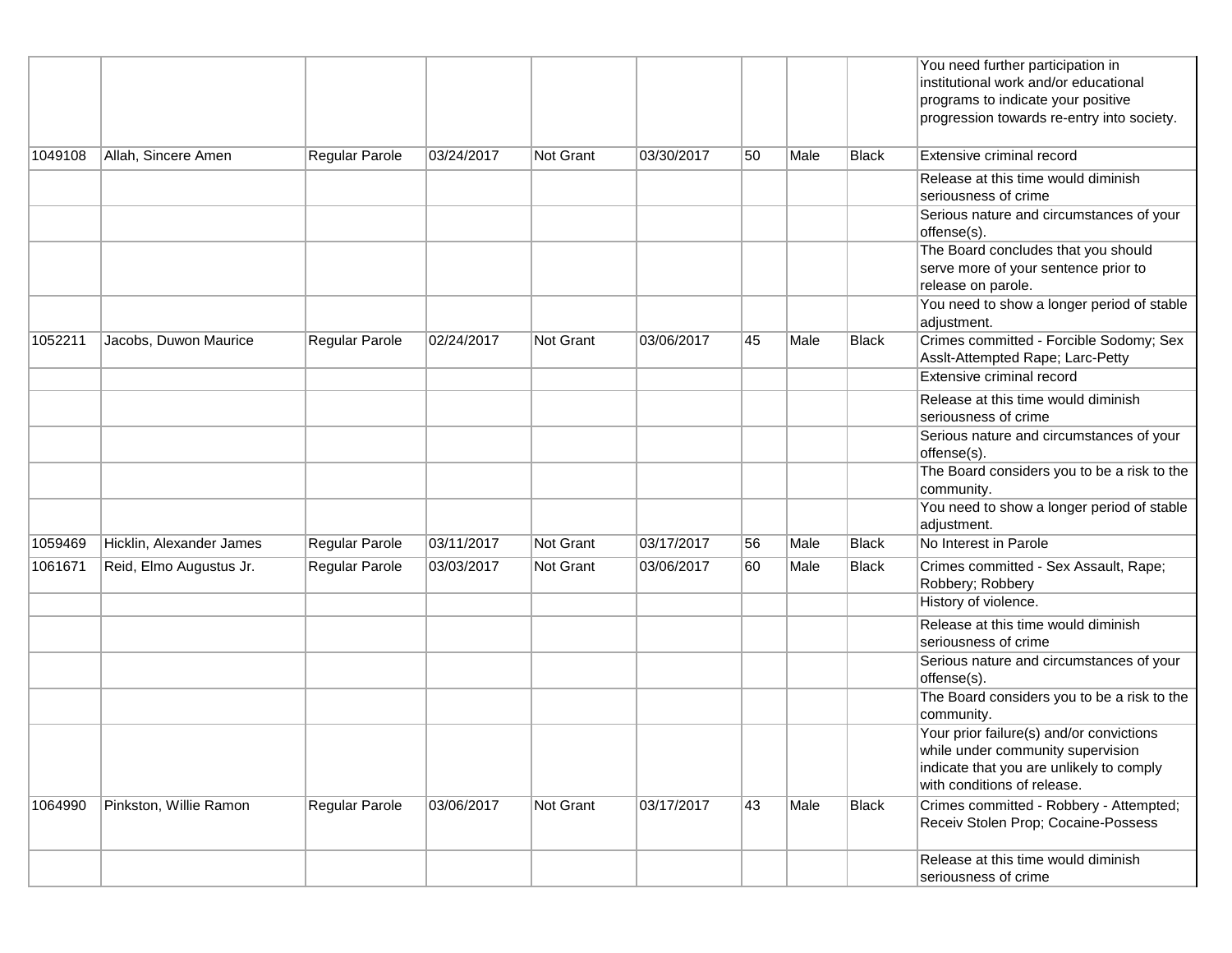|         |                        |                |            |           |            |    |      |       | The Board considers you to be a risk to the<br>community.                                                                                                |
|---------|------------------------|----------------|------------|-----------|------------|----|------|-------|----------------------------------------------------------------------------------------------------------------------------------------------------------|
|         |                        |                |            |           |            |    |      |       | Your prior failure(s) and/or convictions<br>while under community supervision<br>indicate that you are unlikely to comply<br>with conditions of release. |
| 1065029 | Rutherford, Tracy Alan | Regular Parole | 03/07/2017 | Not Grant | 03/17/2017 | 50 | Male | White | Crimes committed - Sex Assault, Rape;<br>Sodomy                                                                                                          |
|         |                        |                |            |           |            |    |      |       | Release at this time would diminish<br>seriousness of crime                                                                                              |
|         |                        |                |            |           |            |    |      |       | Serious nature and circumstances of your<br>offense(s).                                                                                                  |
|         |                        |                |            |           |            |    |      |       | The Board concludes that you should<br>serve more of your sentence prior to<br>release on parole.                                                        |
|         |                        |                |            |           |            |    |      |       | The Board considers you to be a risk to the<br>community.                                                                                                |
| 1066880 | Clement, James Edward  | Regular Parole | 03/07/2017 | Not Grant | 03/17/2017 | 42 | Male | Black | Conviction of a new crime while<br>incarcerated                                                                                                          |
|         |                        |                |            |           |            |    |      |       | Crimes committed - Robbery; Robbery;<br>Assault: (Misdemeanor)                                                                                           |
|         |                        |                |            |           |            |    |      |       | History of violence.                                                                                                                                     |
|         |                        |                |            |           |            |    |      |       | Poor institutional adjustment (for example,<br>motivation/attitude, unfavorable reports,<br>lack of program involvement, etc.)                           |
|         |                        |                |            |           |            |    |      |       | Release at this time would diminish<br>seriousness of crime                                                                                              |
|         |                        |                |            |           |            |    |      |       | Serious nature and circumstances of your<br>offense(s).                                                                                                  |
|         |                        |                |            |           |            |    |      |       | The Board considers you to be a risk to the<br>community.                                                                                                |
| 1069266 | Hickman, Terrell       | Regular Parole | 03/22/2017 | Not Grant | 03/30/2017 | 40 | Male | Black | Crimes committed - Homicide-1st Degree                                                                                                                   |
|         |                        |                |            |           |            |    |      |       | Release at this time would diminish<br>seriousness of crime                                                                                              |
|         |                        |                |            |           |            |    |      |       | Serious nature and circumstances of your<br>offense(s).                                                                                                  |
|         |                        |                |            |           |            |    |      |       | The Board concludes that you should<br>serve more of your sentence prior to<br>release on parole.                                                        |
| 1069461 | Thacker, Danny Ray     | Regular Parole | 03/09/2017 | Not Grant | 03/17/2017 | 66 | Male | White | Crimes committed - Homicide-1st Degree;<br>Kidnap/Abduct; Malicious Wounding                                                                             |
|         |                        |                |            |           |            |    |      |       | Extensive criminal record                                                                                                                                |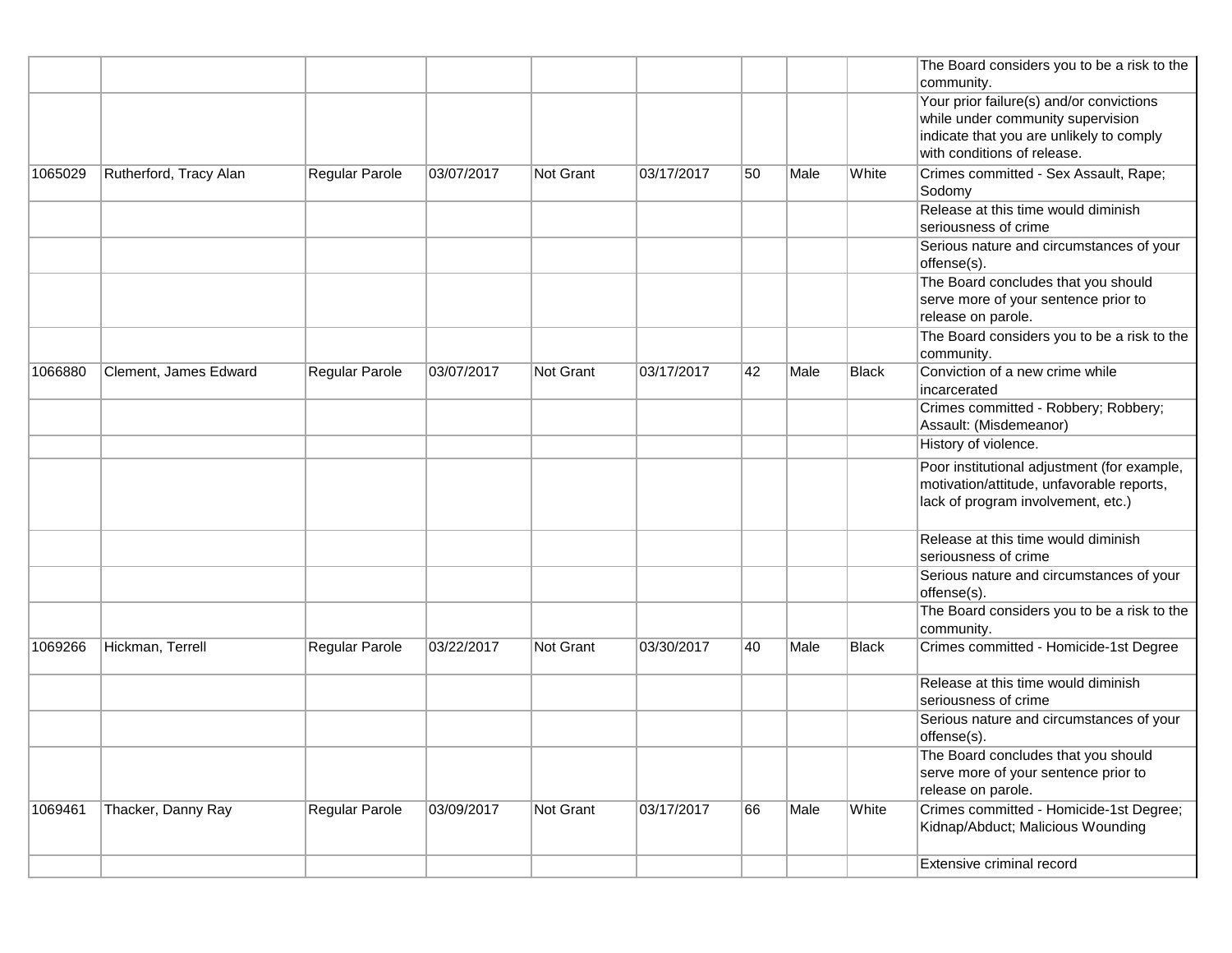|         |                    |                |            |                  |            |    |      |              | Release at this time would diminish<br>seriousness of crime                                                                                              |
|---------|--------------------|----------------|------------|------------------|------------|----|------|--------------|----------------------------------------------------------------------------------------------------------------------------------------------------------|
|         |                    |                |            |                  |            |    |      |              | Serious nature and circumstances of your<br>offense(s).                                                                                                  |
|         |                    |                |            |                  |            |    |      |              | You need to show a longer period of stable<br>adjustment.                                                                                                |
| 1076066 | Gaiters, Jamie T   | Regular Parole | 02/26/2017 | Not Grant        | 03/06/2017 | 51 | Male | <b>Black</b> | Crimes committed - Homicide/Murder;<br>Cocaine-Possess; Possession Of Weapon                                                                             |
|         |                    |                |            |                  |            |    |      |              | Release at this time would diminish<br>seriousness of crime                                                                                              |
|         |                    |                |            |                  |            |    |      |              | Serious nature and circumstances of your<br>offense(s).                                                                                                  |
|         |                    |                |            |                  |            |    |      |              | The Board concludes that you should<br>serve more of your sentence prior to<br>release on parole.                                                        |
| 1076903 | Mccray, Carl A Sr. | Geriatric      | 03/05/2017 | <b>Not Grant</b> | 03/06/2017 | 62 | Male | Black        | Considering your offense and your<br>institutional records, the Board concludes<br>that you should serve more of your<br>sentence before being paroled.  |
|         |                    |                |            |                  |            |    |      |              | Crimes committed - Robbery: On Or Near<br>Street; Robbery: On Or Near Street;<br>(Attempted)Malicious Wounding                                           |
|         |                    |                |            |                  |            |    |      |              | History of violence.                                                                                                                                     |
|         |                    |                |            |                  |            |    |      |              | Serious nature and circumstances of your<br>offense(s).                                                                                                  |
|         |                    |                |            |                  |            |    |      |              | You need to show a longer period of stable<br>adjustment.                                                                                                |
|         |                    |                |            |                  |            |    |      |              | Your prior failure(s) and/or convictions<br>while under community supervision<br>indicate that you are unlikely to comply<br>with conditions of release. |
| 1077714 | Harris, Alonza F   | Regular Parole | 03/09/2017 | <b>Not Grant</b> | 03/17/2017 | 58 | Male | Black        | Crimes committed - Sex Assault, Rape;<br>Sex Assault, Rape; Sex Asslt-Sodomy-<br>Woman                                                                   |
|         |                    |                |            |                  |            |    |      |              | History of violence.                                                                                                                                     |
|         |                    |                |            |                  |            |    |      |              | Release at this time would diminish<br>seriousness of crime                                                                                              |
|         |                    |                |            |                  |            |    |      |              | Serious nature and circumstances of your<br>offense(s).                                                                                                  |
|         |                    |                |            |                  |            |    |      |              | The Board considers you to be a risk to the<br>community.                                                                                                |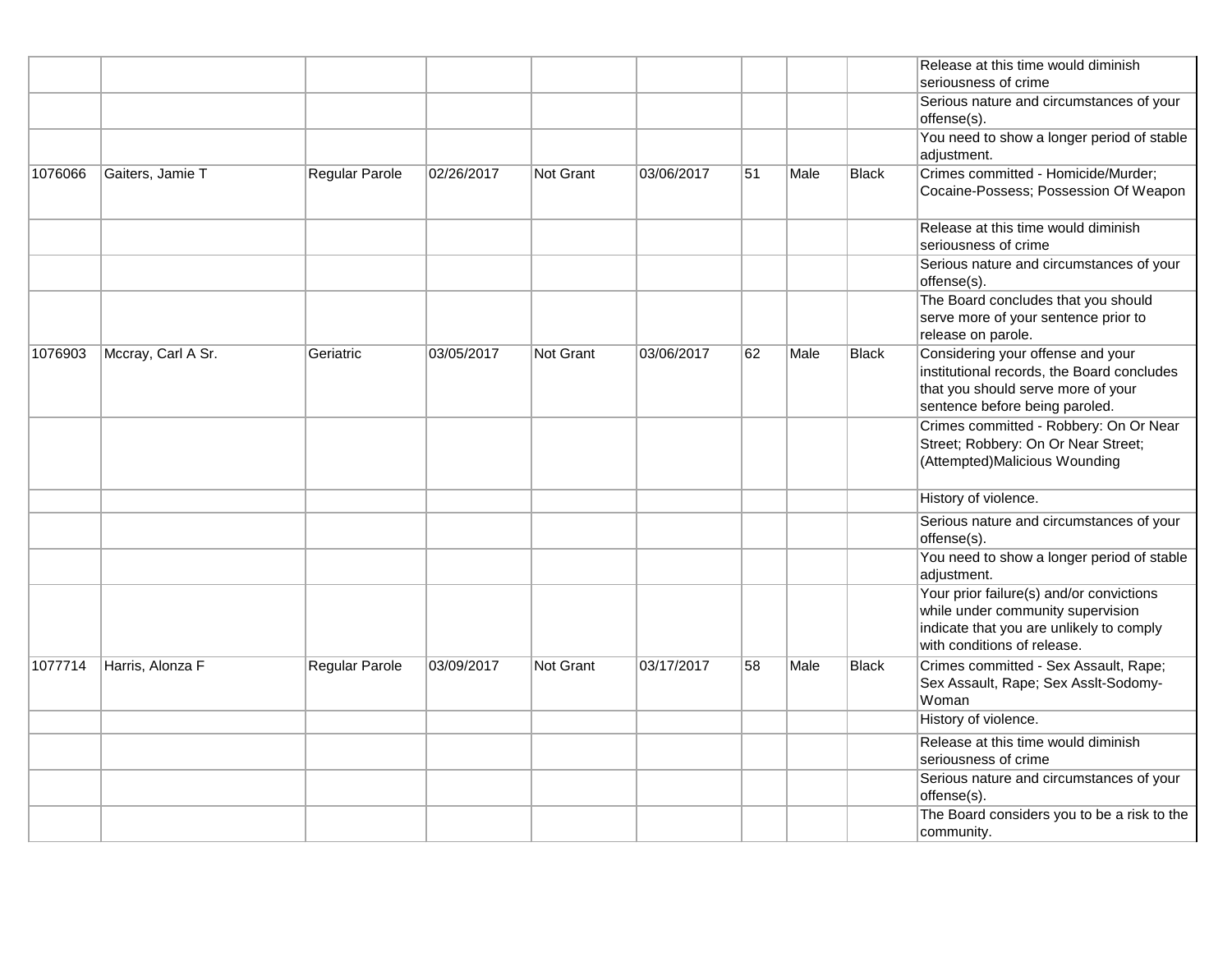| 1079518 | Bonds, Ronald David     | Regular Parole | 03/03/2017 | Not Grant        | 03/06/2017 | 59 | Male | White        | Crimes committed - (Attempted)Capital<br>Murder - Type Not Clear From Record;<br>Abduct-No Ransom Or Asslt; Sex Assault,<br>Rape                         |
|---------|-------------------------|----------------|------------|------------------|------------|----|------|--------------|----------------------------------------------------------------------------------------------------------------------------------------------------------|
|         |                         |                |            |                  |            |    |      |              | Extensive criminal record                                                                                                                                |
|         |                         |                |            |                  |            |    |      |              | The Board considers you to be a risk to the<br>community.                                                                                                |
|         |                         |                |            |                  |            |    |      |              | You need to show a longer period of stable<br>adjustment.                                                                                                |
| 1079880 | Williams, Matthew B     | Regular Parole | 03/19/2017 | Not Grant        | 03/30/2017 | 50 | Male | <b>Black</b> | Conviction of a new crime while<br>incarcerated                                                                                                          |
|         |                         |                |            |                  |            |    |      |              | Crimes committed - Kidnap/Abduct;<br>Robbery; Unlawful Wound/Bodily Injury                                                                               |
|         |                         |                |            |                  |            |    |      |              | Serious nature and circumstances of your<br>offense(s).                                                                                                  |
|         |                         |                |            |                  |            |    |      |              | You need to show a longer period of stable<br>adjustment.                                                                                                |
|         |                         |                |            |                  |            |    |      |              | Your prior failure(s) and/or convictions<br>while under community supervision<br>indicate that you are unlikely to comply<br>with conditions of release. |
| 1082431 | Carrington, Jerome Ford | Regular Parole | 03/09/2017 | Not Grant        | 03/17/2017 | 54 | Male | <b>Black</b> | Crimes committed - Sex Asslt-Attempted<br>Rape; Malicious Wounding; Breaking And<br>Entering                                                             |
|         |                         |                |            |                  |            |    |      |              | Extensive criminal record                                                                                                                                |
|         |                         |                |            |                  |            |    |      |              | Release at this time would diminish<br>seriousness of crime                                                                                              |
|         |                         |                |            |                  |            |    |      |              | Your prior failure(s) and/or convictions<br>while under community supervision<br>indicate that you are unlikely to comply<br>with conditions of release. |
| 1085060 | Hairston, Ralph         | Regular Parole | 03/07/2017 | <b>Not Grant</b> | 03/17/2017 | 63 | Male | <b>Black</b> | Crimes committed - Homicide/Murder;<br>Homicide/Murder; Robbery                                                                                          |
|         |                         |                |            |                  |            |    |      |              | Extensive criminal record                                                                                                                                |
|         |                         |                |            |                  |            |    |      |              | Release at this time would diminish<br>seriousness of crime                                                                                              |
|         |                         |                |            |                  |            |    |      |              | Serious nature and circumstances of your<br>offense(s).                                                                                                  |
| 1085433 | Ottallah, Isaam Ahmad   | Regular Parole | 03/07/2017 | <b>Not Grant</b> | 03/17/2017 | 50 | Male | White        | Crimes committed - Robbery; Robbery;<br>Robbery                                                                                                          |
|         |                         |                |            |                  |            |    |      |              | Release at this time would diminish<br>seriousness of crime                                                                                              |
|         |                         |                |            |                  |            |    |      |              | You need to show a longer period of stable<br>adjustment.                                                                                                |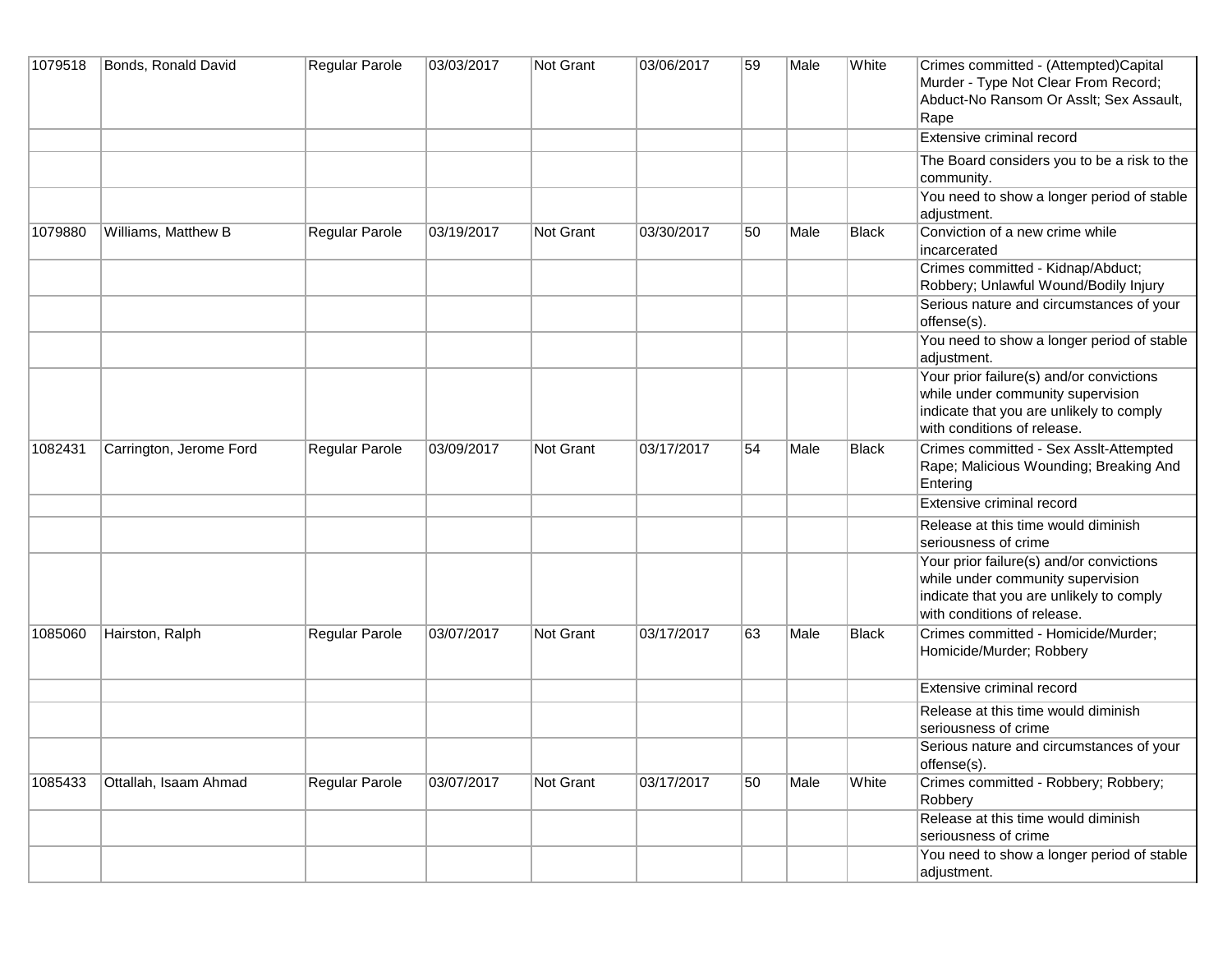|         |                        |                       |            |                  |            |    |      |              | Your prior failure(s) and/or convictions<br>while under community supervision<br>indicate that you are unlikely to comply<br>with conditions of release. |
|---------|------------------------|-----------------------|------------|------------------|------------|----|------|--------------|----------------------------------------------------------------------------------------------------------------------------------------------------------|
| 1088315 | Stringfield, Able Hugh | Regular Parole        | 02/25/2017 | Not Grant        | 03/06/2017 | 46 | Male | <b>Black</b> | Extensive criminal record                                                                                                                                |
|         |                        |                       |            |                  |            |    |      |              | Release at this time would diminish<br>seriousness of crime                                                                                              |
|         |                        |                       |            |                  |            |    |      |              | Serious nature and circumstances of your<br>offense(s).                                                                                                  |
|         |                        |                       |            |                  |            |    |      |              | The Board concludes that you should<br>serve more of your sentence prior to<br>release on parole.                                                        |
|         |                        |                       |            |                  |            |    |      |              | Your prior failure(s) and/or convictions<br>while under community supervision<br>indicate that you are unlikely to comply<br>with conditions of release. |
| 1093315 | Cooper, Bradford C     | Geriatric             | 03/07/2017 | Not Grant        | 03/17/2017 | 63 | Male | <b>Black</b> | Crimes committed - Sex Assault, Rape;<br>Forcible Sodomy; Forcible Sodomy                                                                                |
|         |                        |                       |            |                  |            |    |      |              | Release at this time would diminish<br>seriousness of crime                                                                                              |
|         |                        |                       |            |                  |            |    |      |              | Serious nature and circumstances of your<br>offense(s).                                                                                                  |
|         |                        |                       |            |                  |            |    |      |              | The Board considers you to be a risk to the<br>community.                                                                                                |
| 1097042 | Stubenvall, Charles E  | Regular Parole        | 03/07/2017 | Not Grant        | 03/17/2017 | 50 | Male | White        | Crimes committed - Stat Rape-No Force;<br>Aggravated Sexual Battery; Penetrate<br>W/Inanimate Object                                                     |
|         |                        |                       |            |                  |            |    |      |              | Release at this time would diminish<br>seriousness of crime                                                                                              |
|         |                        |                       |            |                  |            |    |      |              | Serious nature and circumstances of your<br>offense(s).                                                                                                  |
|         |                        |                       |            |                  |            |    |      |              | The Board considers you to be a risk to the<br>community.                                                                                                |
| 1098881 | Davis, Frank Leon      | Regular Parole        | 03/05/2017 | <b>Not Grant</b> | 03/06/2017 | 62 | Male | <b>Black</b> | Extensive criminal record                                                                                                                                |
|         |                        |                       |            |                  |            |    |      |              | History of violence.                                                                                                                                     |
|         |                        |                       |            |                  |            |    |      |              | Release at this time would diminish<br>seriousness of crime                                                                                              |
|         |                        |                       |            |                  |            |    |      |              | Serious nature and circumstances of your<br>offense(s).                                                                                                  |
|         |                        |                       |            |                  |            |    |      |              | The Board considers you to be a risk to the<br>community.                                                                                                |
| 1099586 | Farish, Raymond Eugene | <b>Regular Parole</b> | 03/17/2017 | Not Grant        | 03/17/2017 | 57 | Male | White        | Release at this time would diminish<br>seriousness of crime                                                                                              |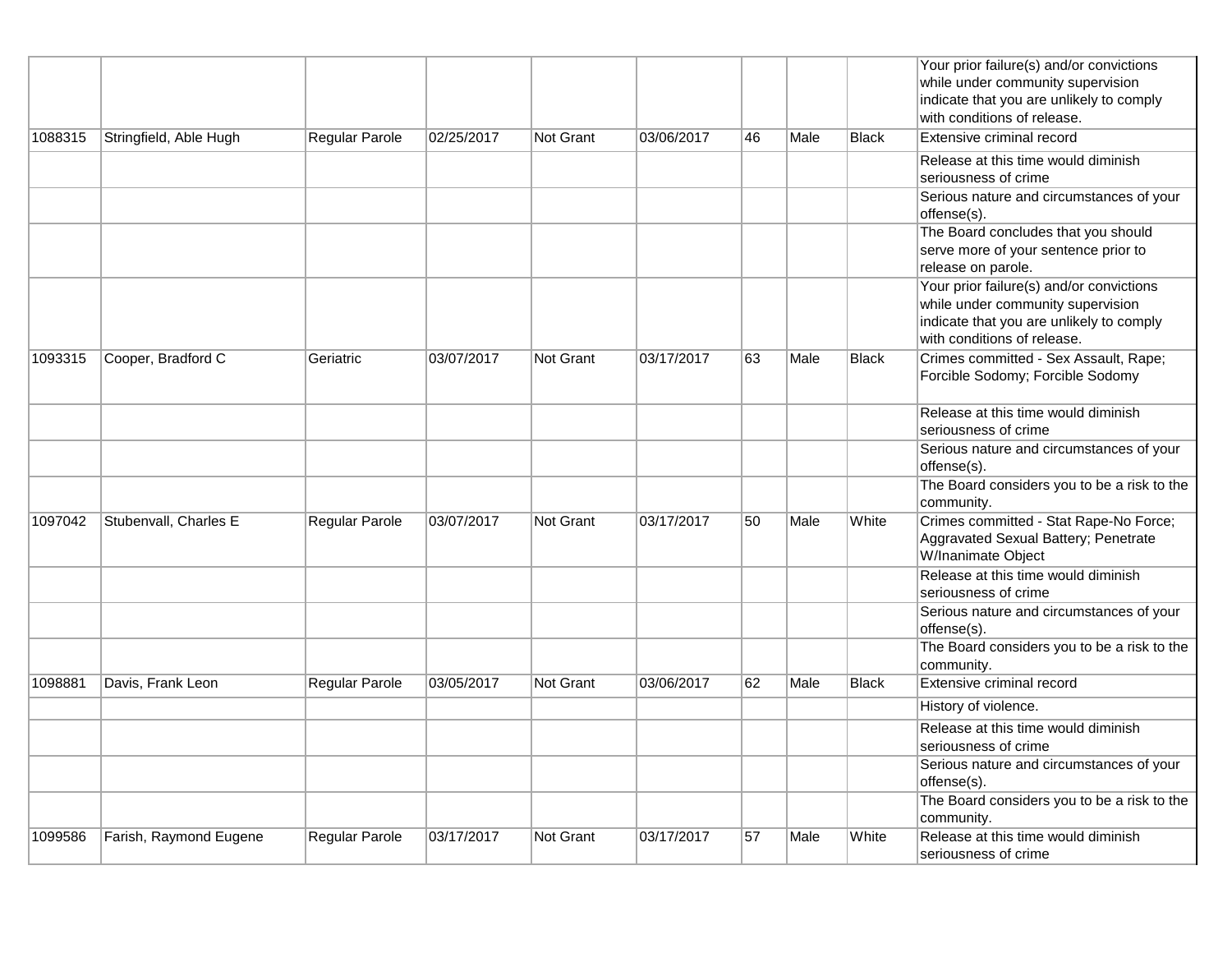|         |                          |                |            |                  |            |    |      |       | Serious nature and circumstances of your<br>offense(s).                                                                                                  |
|---------|--------------------------|----------------|------------|------------------|------------|----|------|-------|----------------------------------------------------------------------------------------------------------------------------------------------------------|
|         |                          |                |            |                  |            |    |      |       | The Board considers you to be a risk to the<br>community.                                                                                                |
|         |                          |                |            |                  |            |    |      |       | Your prior failure(s) and/or convictions<br>while under community supervision<br>indicate that you are unlikely to comply<br>with conditions of release. |
| 1103580 | Edgar, John Leroy        | Regular Parole | 03/03/2017 | Not Grant        | 03/06/2017 | 56 | Male | White | Crimes committed - Homicide-1st Degree;<br>Robbery; Escape                                                                                               |
|         |                          |                |            |                  |            |    |      |       | History of violence.                                                                                                                                     |
|         |                          |                |            |                  |            |    |      |       | Release at this time would diminish<br>seriousness of crime                                                                                              |
|         |                          |                |            |                  |            |    |      |       | The Board concludes that you should<br>serve more of your sentence prior to<br>release on parole.                                                        |
| 1105074 | Griffith, Mitchell Wayne | Regular Parole | 03/13/2017 | Not Grant        | 03/17/2017 | 64 | Male | Black | Crimes committed - Homicide-1st Degree;<br>Resisting Officer/Arrest; Use Of Firearm In<br>Felony                                                         |
|         |                          |                |            |                  |            |    |      |       | Poor institutional adjustment (for example,<br>motivation/attitude, unfavorable reports,<br>lack of program involvement, etc.)                           |
|         |                          |                |            |                  |            |    |      |       | Release at this time would diminish<br>seriousness of crime                                                                                              |
|         |                          |                |            |                  |            |    |      |       | Serious nature and circumstances of your<br>offense(s).                                                                                                  |
|         |                          |                |            |                  |            |    |      |       | The Board concludes that you should<br>serve more of your sentence prior to<br>release on parole.                                                        |
| 1113147 | Savage, Richard Anthony  | Regular Parole | 02/24/2017 | Not Grant        | 03/06/2017 | 61 | Male | Black | Crimes committed - Homicide-1st Degree                                                                                                                   |
|         |                          |                |            |                  |            |    |      |       | Other                                                                                                                                                    |
|         |                          |                |            |                  |            |    |      |       | Release at this time would diminish<br>seriousness of crime                                                                                              |
|         |                          |                |            |                  |            |    |      |       | Serious nature and circumstances of your<br>offense(s).                                                                                                  |
|         |                          |                |            |                  |            |    |      |       | The Board concludes that you should<br>serve more of your sentence prior to<br>release on parole.                                                        |
| 1116695 | Bane, Robert Allen       | Regular Parole | 03/06/2017 | <b>Not Grant</b> | 03/06/2017 | 53 | Male | White | Crimes committed - Homicide/Murder;<br>Homicide-Attempted; Burglary                                                                                      |
|         |                          |                |            |                  |            |    |      |       | Release at this time would diminish<br>seriousness of crime                                                                                              |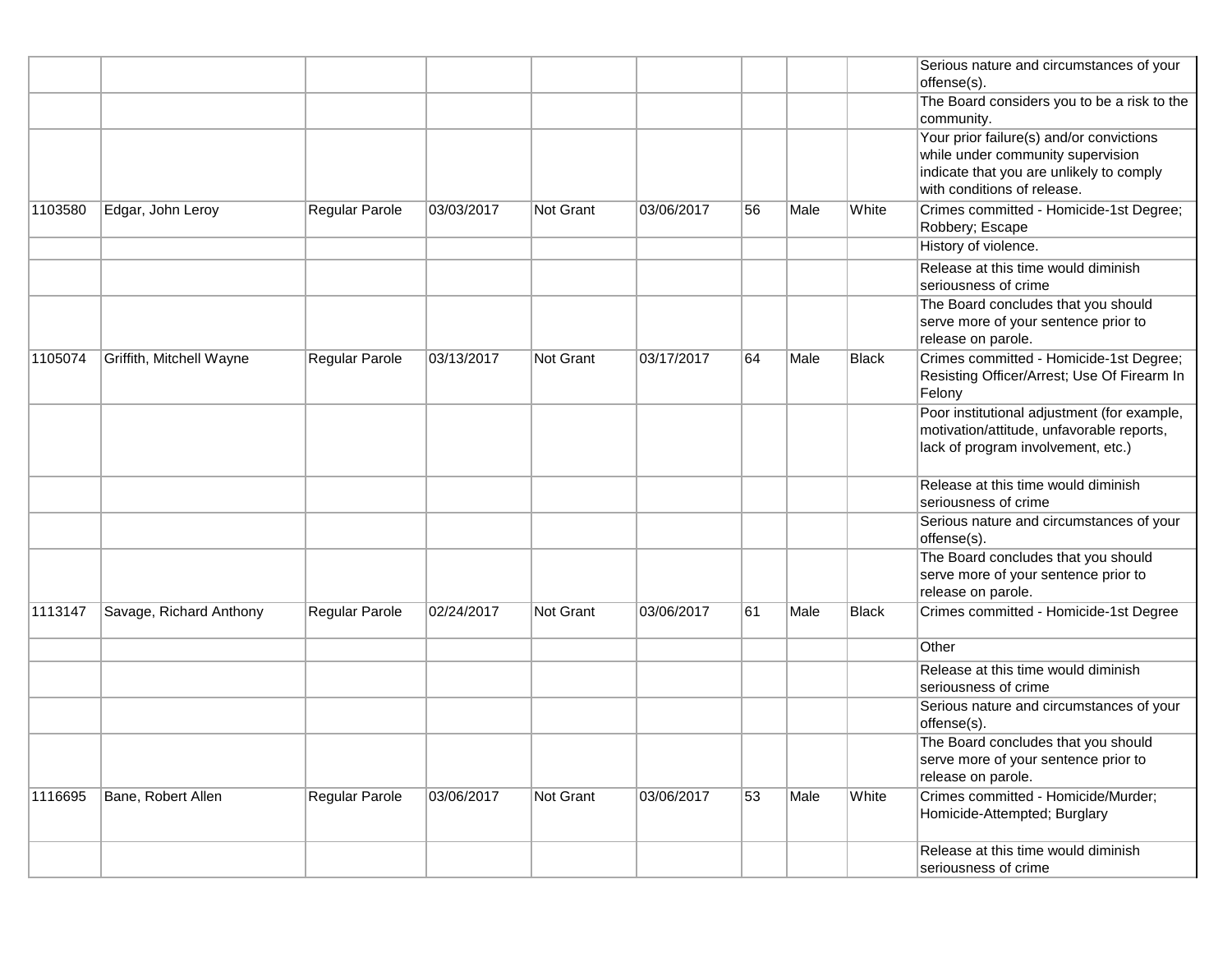|         |                      |                |            |           |            |    |      |       | Serious nature and circumstances of your<br>offense(s).                                                                        |
|---------|----------------------|----------------|------------|-----------|------------|----|------|-------|--------------------------------------------------------------------------------------------------------------------------------|
|         |                      |                |            |           |            |    |      |       | The Board considers you to be a risk to the<br>community.                                                                      |
|         |                      |                |            |           |            |    |      |       | You need to show a longer period of stable<br>adjustment.                                                                      |
| 1128429 | Willy, Darry Maurice | Regular Parole | 03/03/2017 | Not Grant | 03/06/2017 | 54 | Male | Black | Crimes committed - Robbery; Robbery;<br>Robbery                                                                                |
|         |                      |                |            |           |            |    |      |       | Release at this time would diminish<br>seriousness of crime                                                                    |
|         |                      |                |            |           |            |    |      |       | Serious nature and circumstances of your<br>offense(s).                                                                        |
|         |                      |                |            |           |            |    |      |       | The Board concludes that you should<br>serve more of your sentence prior to<br>release on parole.                              |
|         |                      |                |            |           |            |    |      |       | The Board considers you to be a risk to the<br>community.                                                                      |
| 1130250 | Smith, Ryland Dale   | Regular Parole | 02/28/2017 | Not Grant | 03/03/2017 | 55 | Male | White | Crimes committed - Aggravated Sexual<br>Battery; Aggravated Sexual Battery;<br><b>Aggravated Sexual Battery</b>                |
|         |                      |                |            |           |            |    |      |       | Release at this time would diminish<br>seriousness of crime                                                                    |
|         |                      |                |            |           |            |    |      |       | Serious nature and circumstances of your<br>offense(s).                                                                        |
|         |                      |                |            |           |            |    |      |       | The Board considers you to be a risk to the<br>community.                                                                      |
| 1132196 | Drumgold, Robert Jr. | Regular Parole | 03/11/2017 | Not Grant | 03/17/2017 | 49 | Male | Black | Crimes committed - Homicide-2Nd-Degree;<br>Homicide-2Nd-Degree; Use Of Firearm In<br>Felony                                    |
|         |                      |                |            |           |            |    |      |       | Poor institutional adjustment (for example,<br>motivation/attitude, unfavorable reports,<br>lack of program involvement, etc.) |
|         |                      |                |            |           |            |    |      |       | Release at this time would diminish<br>seriousness of crime                                                                    |
|         |                      |                |            |           |            |    |      |       | Serious nature and circumstances of your<br>offense(s).                                                                        |
|         |                      |                |            |           |            |    |      |       | The Board concludes that you should<br>serve more of your sentence prior to<br>release on parole.                              |
|         |                      |                |            |           |            |    |      |       | You need to show a longer period of stable<br>adjustment.                                                                      |
| 1133564 | Towler, John Bedford | Regular Parole | 02/27/2017 | Not Grant | 03/06/2017 | 70 | Male | White | Crimes committed - Homicide-1st Degree;<br>Use Of Firearm In Felony                                                            |
|         |                      |                |            |           |            |    |      |       | Release at this time would diminish<br>seriousness of crime                                                                    |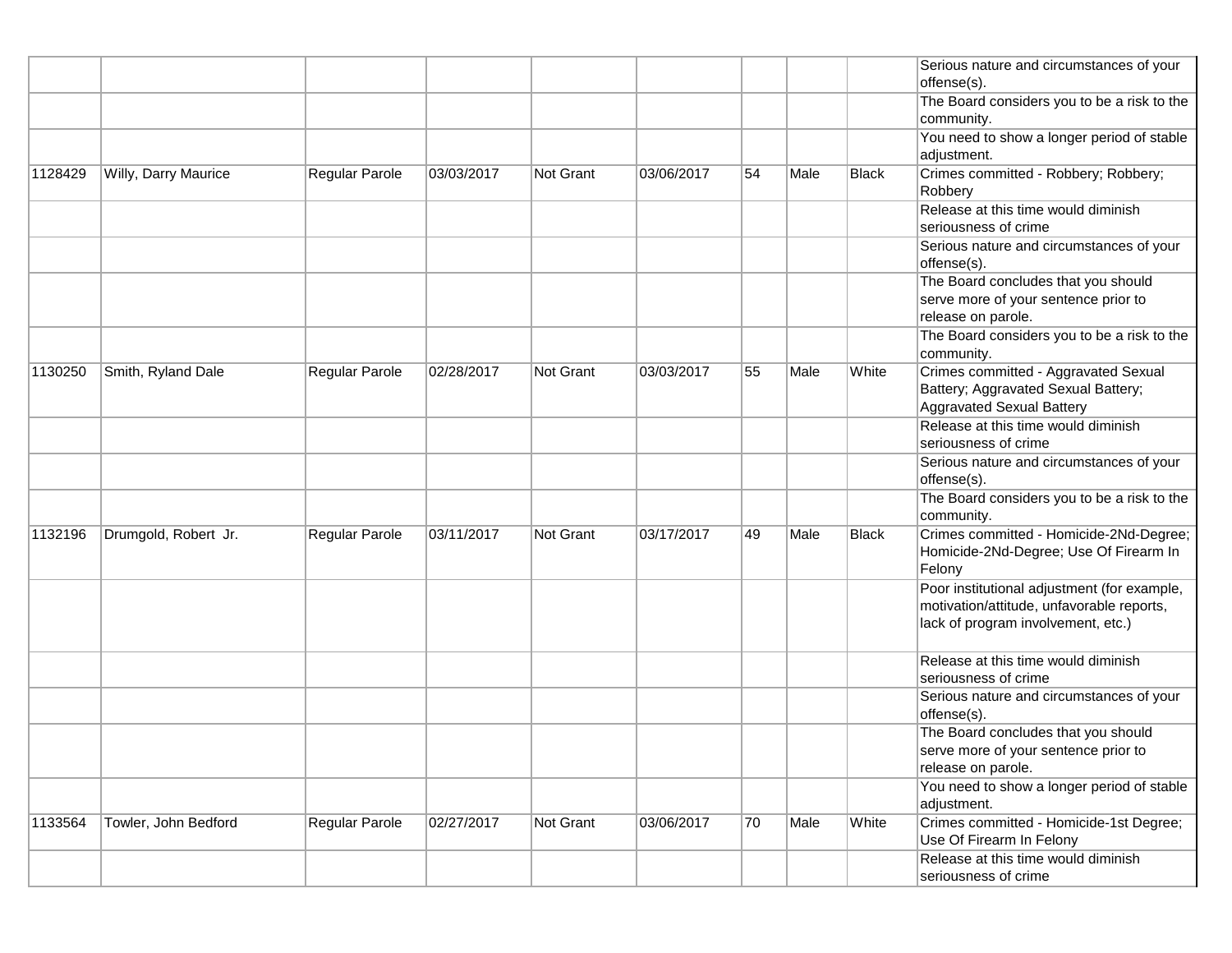|         |                       |                |            |                  |            |    |      |              | Serious nature and circumstances of your<br>offense(s).                                           |
|---------|-----------------------|----------------|------------|------------------|------------|----|------|--------------|---------------------------------------------------------------------------------------------------|
| 1135570 | Mills, David Wayne    | Regular Parole | 03/06/2017 | <b>Not Grant</b> | 03/17/2017 | 52 | Male | White        | Crimes committed - Homicide-1st Degree;<br>Burglary - Attempted; Forgery                          |
|         |                       |                |            |                  |            |    |      |              | Extensive criminal record                                                                         |
|         |                       |                |            |                  |            |    |      |              | History of violence.                                                                              |
|         |                       |                |            |                  |            |    |      |              | Serious nature and circumstances of your<br>offense(s).                                           |
|         |                       |                |            |                  |            |    |      |              | You need to show a longer period of stable<br>adjustment.                                         |
| 1139593 | Coleman, Deon Wyvis   | Regular Parole | 03/15/2017 | Not Grant        | 03/17/2017 | 46 | Male | Black        | Crimes committed - Homicide/Murder;<br>Cocaine-Possess; Use Of Firearm In<br>Felony               |
|         |                       |                |            |                  |            |    |      |              | Release at this time would diminish<br>seriousness of crime                                       |
|         |                       |                |            |                  |            |    |      |              | Serious nature and circumstances of your<br>offense(s).                                           |
|         |                       |                |            |                  |            |    |      |              | You need to show a longer period of stable<br>adjustment.                                         |
| 1139966 | Brown, Frank Jr.      | Regular Parole | 02/26/2017 | <b>Not Grant</b> | 03/06/2017 | 49 | Male | <b>Black</b> | Crimes committed - Sex Assault, Rape;<br>Sex Asslt-Attempted Rape; Sex Asslt-<br>Attempted Rape   |
|         |                       |                |            |                  |            |    |      |              | Release at this time would diminish<br>seriousness of crime                                       |
|         |                       |                |            |                  |            |    |      |              | Serious nature and circumstances of your<br>offense(s).                                           |
|         |                       |                |            |                  |            |    |      |              | The Board concludes that you should<br>serve more of your sentence prior to<br>release on parole. |
| 1146618 | Schooley, Patrick Jr. | Regular Parole | 03/13/2017 | <b>Not Grant</b> | 03/17/2017 | 54 | Male | White        | Crimes committed - Homicide-Capital;<br>Abduct-No Ransom Or Asslt; Robbery                        |
|         |                       |                |            |                  |            |    |      |              | History of violence.                                                                              |
|         |                       |                |            |                  |            |    |      |              | Release at this time would diminish<br>seriousness of crime                                       |
|         |                       |                |            |                  |            |    |      |              | Serious nature and circumstances of your<br>offense(s).                                           |
|         |                       |                |            |                  |            |    |      |              | The Board concludes that you should<br>serve more of your sentence prior to<br>release on parole. |
|         |                       |                |            |                  |            |    |      |              | The Board considers you to be a risk to the<br>community.                                         |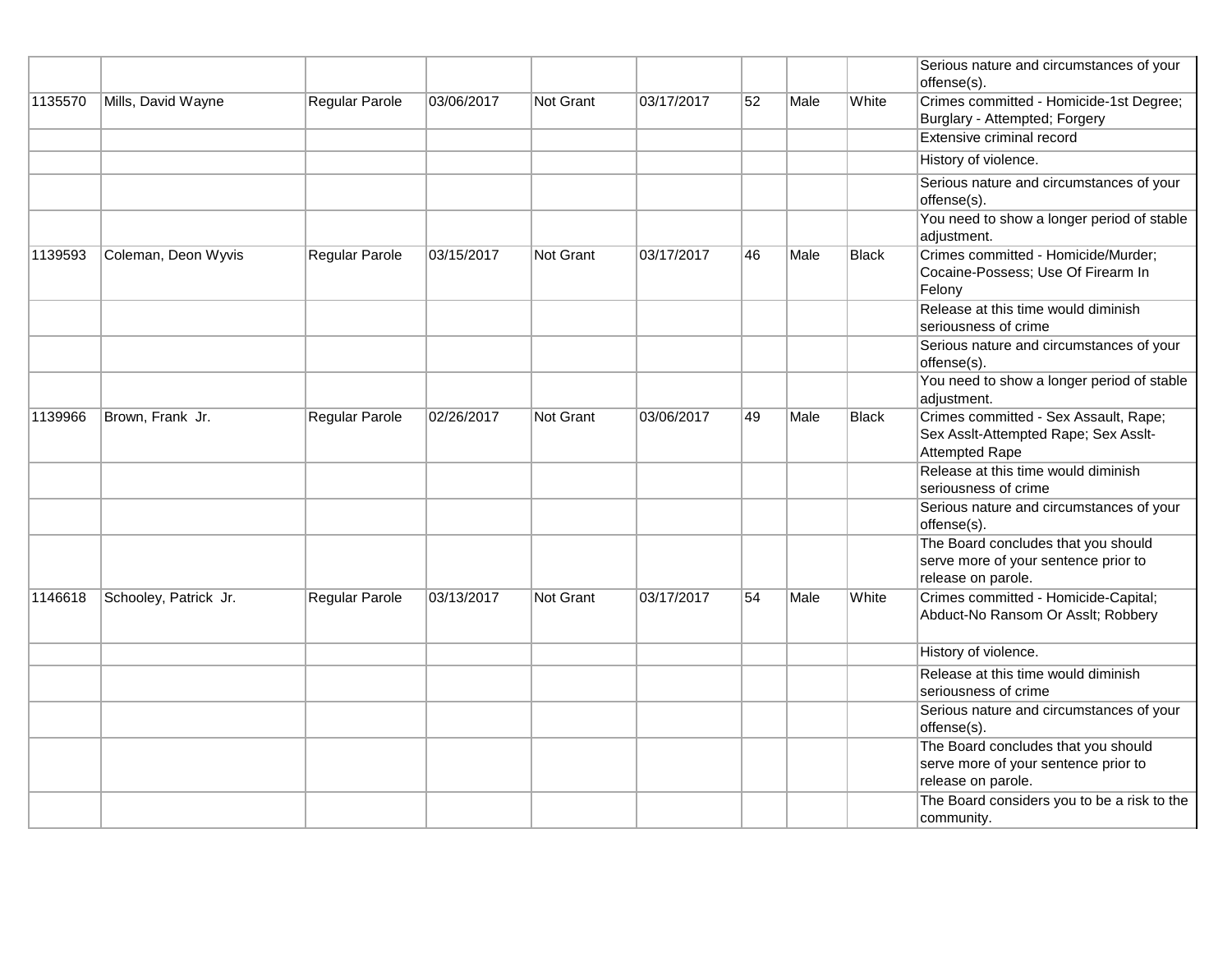| 1148442 | Dolan, James Edward         | Regular Parole        | 03/07/2017 | Not Grant | 03/17/2017 | 62 | Male | White        | Considering your offense and your<br>institutional records, the Board concludes<br>that you should serve more of your<br>sentence before being paroled. |
|---------|-----------------------------|-----------------------|------------|-----------|------------|----|------|--------------|---------------------------------------------------------------------------------------------------------------------------------------------------------|
|         |                             |                       |            |           |            |    |      |              | Extensive criminal record                                                                                                                               |
|         |                             |                       |            |           |            |    |      |              | Release at this time would diminish<br>seriousness of crime                                                                                             |
|         |                             |                       |            |           |            |    |      |              | Serious nature and circumstances of your<br>offense(s).                                                                                                 |
|         |                             |                       |            |           |            |    |      |              | The Board concludes that you should<br>serve more of your sentence prior to<br>release on parole.                                                       |
| 1149139 | Ben Yowel, Habakkuk Ezekiel | Regular Parole        | 03/11/2017 | Not Grant | 03/17/2017 | 57 | Male | <b>Black</b> | No Interest in Parole                                                                                                                                   |
| 1149489 | Hughes, Douglas Gage Jr.    | <b>Regular Parole</b> | 03/07/2017 | Not Grant | 03/17/2017 | 52 | Male | White        | No Interest in Parole                                                                                                                                   |
| 1151062 | Buie, Wade Thomas           | Regular Parole        | 03/07/2017 | Not Grant | 03/17/2017 | 54 | Male | White        | Crimes committed - Sex Assault, Rape;<br>Sex Assault, Rape; Sex Assault, Rape                                                                           |
|         |                             |                       |            |           |            |    |      |              | Release at this time would diminish<br>seriousness of crime                                                                                             |
|         |                             |                       |            |           |            |    |      |              | The Board considers you to be a risk to the<br>community.                                                                                               |
| 1152918 | Burrell, Shamont Damon      | Regular Parole        | 03/07/2017 | Not Grant | 03/17/2017 | 41 | Male | <b>Black</b> | Crimes committed - Homicide-1st Degree;<br>Malicious Wounding; Conspiracy Commit<br>Felon-Nondrg                                                        |
|         |                             |                       |            |           |            |    |      |              | Release at this time would diminish<br>seriousness of crime                                                                                             |
|         |                             |                       |            |           |            |    |      |              | Serious nature and circumstances of your<br>offense(s).                                                                                                 |
|         |                             |                       |            |           |            |    |      |              | The Board concludes that you should<br>serve more of your sentence prior to<br>release on parole.                                                       |
| 1156050 | Jackson, Paul Francis       | Regular Parole        | 03/08/2017 | Not Grant | 03/17/2017 | 60 | Male | White        | No Interest in Parole                                                                                                                                   |
| 1158036 | Lynch, Samuel Mitchell      | Geriatric             | 03/07/2017 | Not Grant | 03/17/2017 | 63 | Male | White        | Crimes committed - Aggravated Sexual<br>Battery; Aggravated Sexual Battery;<br><b>Aggravated Sexual Battery</b>                                         |
|         |                             |                       |            |           |            |    |      |              | Release at this time would diminish<br>seriousness of crime                                                                                             |
|         |                             |                       |            |           |            |    |      |              | Serious nature and circumstances of your<br>offense(s).                                                                                                 |
|         |                             |                       |            |           |            |    |      |              | The Board concludes that you should<br>serve more of your sentence prior to<br>release on parole.                                                       |
|         |                             |                       |            |           |            |    |      |              | The Board considers you to be a risk to the<br>community.                                                                                               |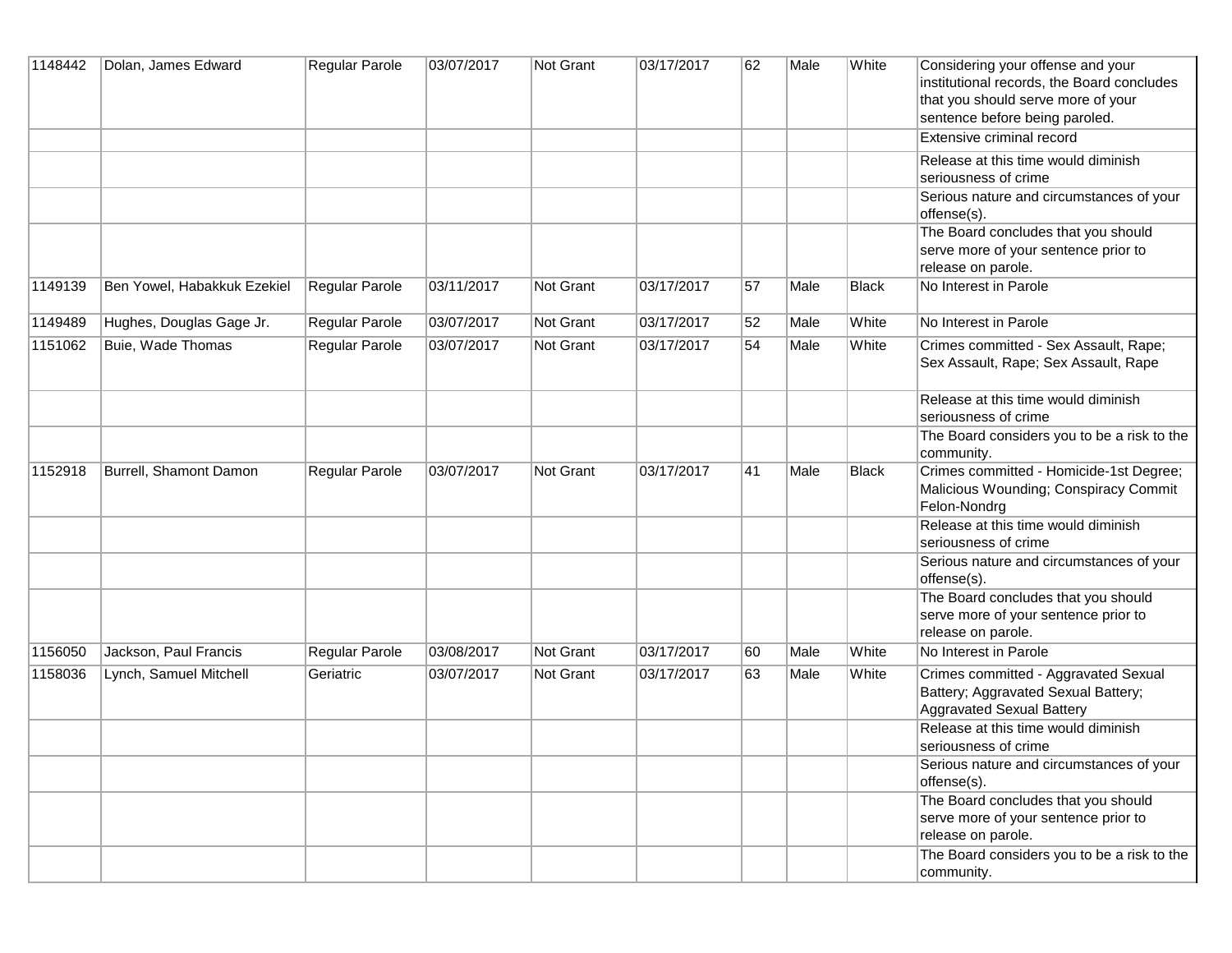| 1160886 | Napier, Charles        | Regular Parole | 03/06/2017 | Not Grant        | 03/06/2017 | 56 | Male | Black        | Crimes committed - Homicide-Capital;<br>Kidnap/Abduct; Kidnap/Abduct                                                                                     |
|---------|------------------------|----------------|------------|------------------|------------|----|------|--------------|----------------------------------------------------------------------------------------------------------------------------------------------------------|
|         |                        |                |            |                  |            |    |      |              | Release at this time would diminish<br>seriousness of crime                                                                                              |
|         |                        |                |            |                  |            |    |      |              | Serious nature and circumstances of your<br>offense(s).                                                                                                  |
|         |                        |                |            |                  |            |    |      |              | You need to show a longer period of stable<br>adjustment.                                                                                                |
| 1161655 | Soering, Jens          | Regular Parole | 03/25/2017 | Not Grant        | 03/30/2017 | 50 | Male | White        | Crimes committed - Homicide-1st Degree;<br>Homicide-1st Degree                                                                                           |
|         |                        |                |            |                  |            |    |      |              | Release at this time would diminish<br>seriousness of crime                                                                                              |
|         |                        |                |            |                  |            |    |      |              | Serious nature and circumstances of your<br>offense(s).                                                                                                  |
| 1162224 | Dunbar, Jerry Lee      | Regular Parole | 02/25/2017 | <b>Not Grant</b> | 03/06/2017 | 56 | Male | <b>Black</b> | Crimes committed - Homicide-1st Degree;<br>Homicide-1st Degree                                                                                           |
|         |                        |                |            |                  |            |    |      |              | Release at this time would diminish<br>seriousness of crime                                                                                              |
|         |                        |                |            |                  |            |    |      |              | Serious nature and circumstances of your<br>offense(s).                                                                                                  |
|         |                        |                |            |                  |            |    |      |              | You need to show a longer period of stable<br>adjustment.                                                                                                |
| 1166871 | Kenon, Jeremiah I      | Regular Parole | 03/06/2017 | Not Grant        | 03/06/2017 | 54 | Male | <b>Black</b> | Crimes committed - Homicide-Capital                                                                                                                      |
|         |                        |                |            |                  |            |    |      |              | Release at this time would diminish<br>seriousness of crime                                                                                              |
|         |                        |                |            |                  |            |    |      |              | Serious nature and circumstances of your<br>offense(s).                                                                                                  |
|         |                        |                |            |                  |            |    |      |              | The Board concludes that you should<br>serve more of your sentence prior to<br>release on parole.                                                        |
|         |                        |                |            |                  |            |    |      |              | Your prior failure(s) and/or convictions<br>while under community supervision<br>indicate that you are unlikely to comply<br>with conditions of release. |
| 1169719 | Safreed, George Edward | Regular Parole | 02/25/2017 | Not Grant        | 03/06/2017 | 62 | Male | White        | Release at this time would diminish<br>seriousness of crime                                                                                              |
|         |                        |                |            |                  |            |    |      |              | Serious nature and circumstances of your<br>offense(s).                                                                                                  |
| 1172178 | Bayes, Garland Richard | Regular Parole | 02/24/2017 | Not Grant        | 03/06/2017 | 48 | Male | <b>Black</b> | Crimes committed - Robbery; Robbery;<br>Robbery - Attempted                                                                                              |
|         |                        |                |            |                  |            |    |      |              | Extensive criminal record                                                                                                                                |
|         |                        |                |            |                  |            |    |      |              | History of violence.                                                                                                                                     |
|         |                        |                |            |                  |            |    |      |              | You need to show a longer period of stable<br>adjustment.                                                                                                |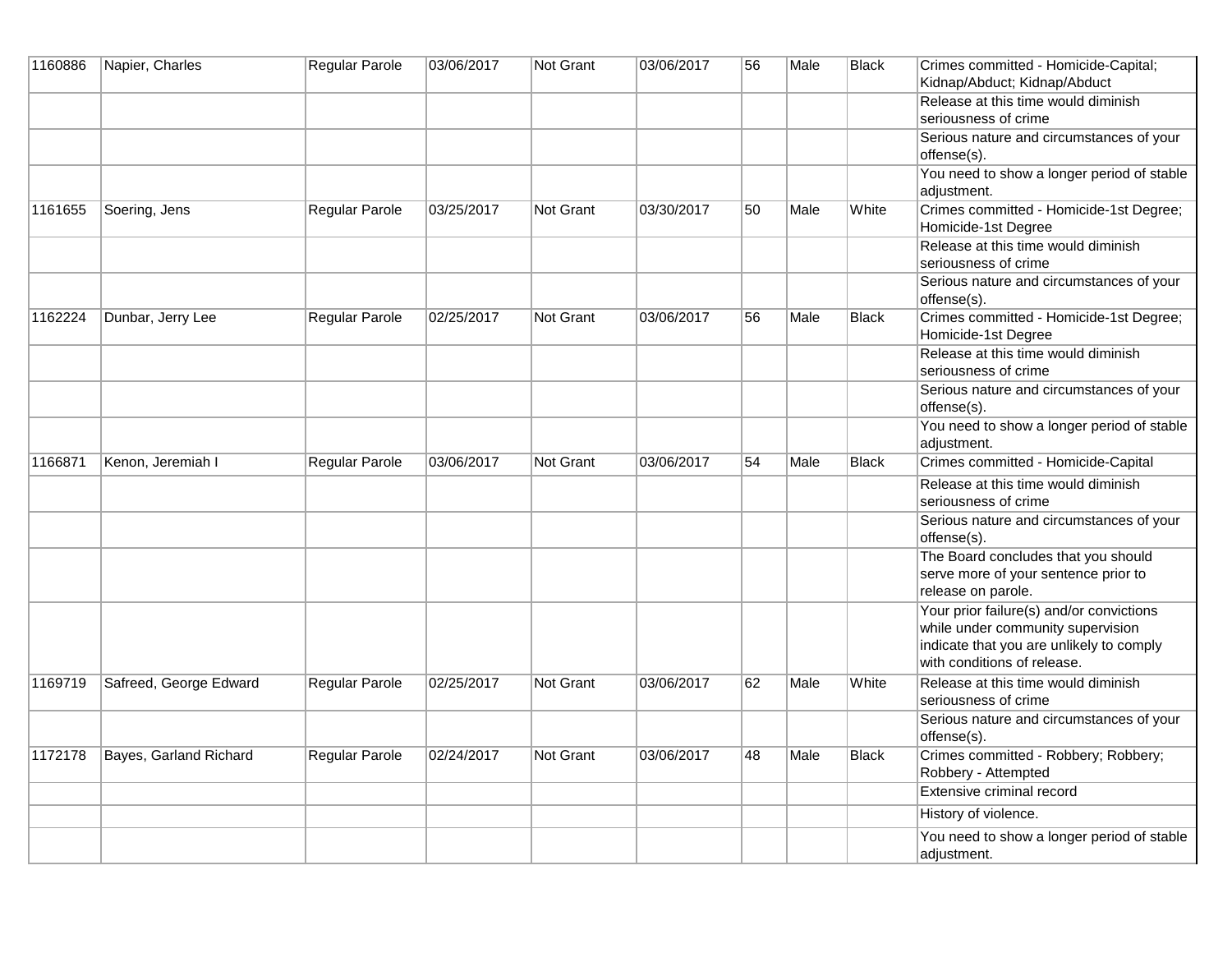|         |                         |                |            |                  |            |    |        |              | Your prior failure(s) and/or convictions<br>while under community supervision<br>indicate that you are unlikely to comply<br>with conditions of release.                              |
|---------|-------------------------|----------------|------------|------------------|------------|----|--------|--------------|---------------------------------------------------------------------------------------------------------------------------------------------------------------------------------------|
| 1173049 | Burns, Joseph Michael   | Geriatric      | 03/07/2017 | <b>Not Grant</b> | 03/17/2017 | 65 | Male   | Black        | Release at this time would diminish<br>seriousness of crime                                                                                                                           |
|         |                         |                |            |                  |            |    |        |              | Serious nature and circumstances of your<br>offense(s).                                                                                                                               |
|         |                         |                |            |                  |            |    |        |              | The Board considers you to be a risk to the<br>community.                                                                                                                             |
| 1179047 | Moran, John Michael Jr. | Regular Parole | 03/04/2017 | Not Grant        | 03/06/2017 | 47 | Male   | White        | No Interest in Parole                                                                                                                                                                 |
| 1179474 | Thomas, Carl Anthony    | Regular Parole | 03/08/2017 | Not Grant        | 03/17/2017 | 57 | Male   | <b>Black</b> | Crimes committed - Homicide/Murder;<br>Mayhem/Maiming                                                                                                                                 |
|         |                         |                |            |                  |            |    |        |              | History of violence.                                                                                                                                                                  |
|         |                         |                |            |                  |            |    |        |              | Release at this time would diminish<br>seriousness of crime                                                                                                                           |
|         |                         |                |            |                  |            |    |        |              | Serious nature and circumstances of your<br>offense(s).                                                                                                                               |
|         |                         |                |            |                  |            |    |        |              | The Board considers you to be a risk to the<br>community.                                                                                                                             |
| 1184092 | Cooper, Dawn Patricia   | Geriatric      | 03/07/2017 | <b>Not Grant</b> | 03/17/2017 | 63 | Female | Black        | Crimes committed - Homicide-1st Degree;<br>Homicide-1st Degree; Malicious Wounding                                                                                                    |
|         |                         |                |            |                  |            |    |        |              | Release at this time would diminish<br>seriousness of crime                                                                                                                           |
|         |                         |                |            |                  |            |    |        |              | Serious nature and circumstances of your<br>offense(s).                                                                                                                               |
|         |                         |                |            |                  |            |    |        |              | The Board concludes that you should<br>serve more of your sentence prior to<br>release on parole.                                                                                     |
| 1185575 | Brown, Mary Gail        | Geriatric      | 03/17/2017 | Not Grant        | 03/17/2017 | 60 | Female | White        | Release at this time would diminish<br>seriousness of crime                                                                                                                           |
|         |                         |                |            |                  |            |    |        |              | Serious nature and circumstances of your<br>offense(s).                                                                                                                               |
|         |                         |                |            |                  |            |    |        |              | You need to show a longer period of stable<br>adjustment.                                                                                                                             |
| 1190379 | Crider, John Daniel     | Geriatric      | 03/05/2017 | <b>Not Grant</b> | 03/06/2017 | 73 | Male   | White        | Crimes committed - Indecent Liberties:<br>W/Child By Parent/Etc, 2+Off; Indecent<br>Liberties: W/Child By Parent/Etc, 2+Off;<br>Indecent Liberties: W/Child By Parent/Etc,<br>$2+Off$ |
|         |                         |                |            |                  |            |    |        |              | Release at this time would diminish<br>seriousness of crime                                                                                                                           |
|         |                         |                |            |                  |            |    |        |              | The Board considers you to be a risk to the<br>community.                                                                                                                             |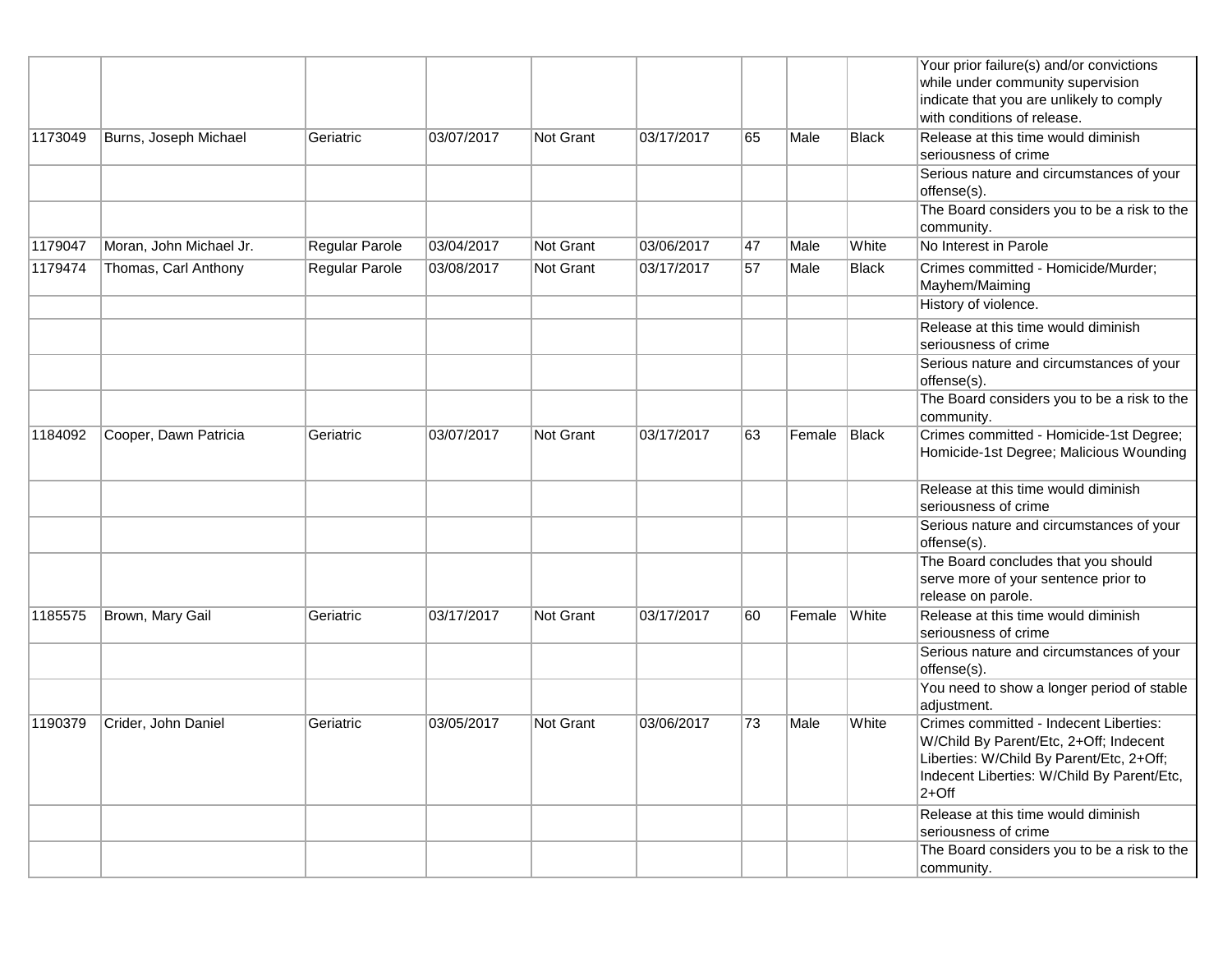| 1350546 | Pullen, David Linwood     | Geriatric             | 03/08/2017 | Not Grant        | 03/17/2017 | 73 | Male | White        | Release at this time would diminish<br>seriousness of crime                                                                                                                |
|---------|---------------------------|-----------------------|------------|------------------|------------|----|------|--------------|----------------------------------------------------------------------------------------------------------------------------------------------------------------------------|
|         |                           |                       |            |                  |            |    |      |              | Serious nature and circumstances of your<br>offense(s).                                                                                                                    |
| 1447269 | Davis, Alton Kenny        | Geriatric             | 03/06/2017 | <b>Not Grant</b> | 03/06/2017 | 65 | Male | White        | Crimes committed - Abduction: By Force,<br>Intimidation Or Deception; Abduction: By<br>Force, Intimidation Or Deception; Rape:<br>Intercourse By Force/Threat/Intimidation |
|         |                           |                       |            |                  |            |    |      |              | Release at this time would diminish<br>seriousness of crime                                                                                                                |
|         |                           |                       |            |                  |            |    |      |              | Serious nature and circumstances of your<br>offense(s).                                                                                                                    |
|         |                           |                       |            |                  |            |    |      |              | The Board considers you to be a risk to the<br>community.                                                                                                                  |
| 1475521 | Faria, Francisco Paulo    | <b>Regular Parole</b> | 03/14/2017 | <b>Not Grant</b> | 03/17/2017 | 69 | Male | White        | Crimes committed - Aggravated Sexual<br>Battery: Victim <13 Yrs; Aggravated Sexual<br>Battery: Victim <13 Yrs                                                              |
|         |                           |                       |            |                  |            |    |      |              | Serious nature and circumstances of your<br>offense(s).                                                                                                                    |
|         |                           |                       |            |                  |            |    |      |              | The Board concludes that you should<br>serve more of your sentence prior to<br>release on parole.                                                                          |
|         |                           |                       |            |                  |            |    |      |              | The Board considers you to be a risk to the<br>community.                                                                                                                  |
| 1664443 | Cabrera, Max Anthony      | Regular Parole        | 02/25/2017 | Not Grant        | 03/06/2017 | 21 | Male | Unknown      | The Board concludes that you should<br>serve more of your sentence prior to<br>release on parole.                                                                          |
|         |                           |                       |            |                  |            |    |      |              | You need further participation in<br>institutional work and/or educational<br>programs to indicate your positive<br>progression towards re-entry into society.             |
|         |                           |                       |            |                  |            |    |      |              | Your prior failure(s) and/or convictions<br>while under community supervision<br>indicate that you are unlikely to comply<br>with conditions of release.                   |
| 1000806 | Perkins, Robert Henry III | Violation Hearing     | 03/08/2017 | Revoke           | 03/20/2017 | 52 | Male | <b>Black</b> | 08. I will not unlawfully use, possess or<br>distribute controlled substances or related<br>paraphernalia.                                                                 |
| 1008692 | Fisher, Tenelle Edwin     | Violation Hearing     | 03/01/2017 | Revoke           | 03/02/2017 | 39 | Male | <b>Black</b> |                                                                                                                                                                            |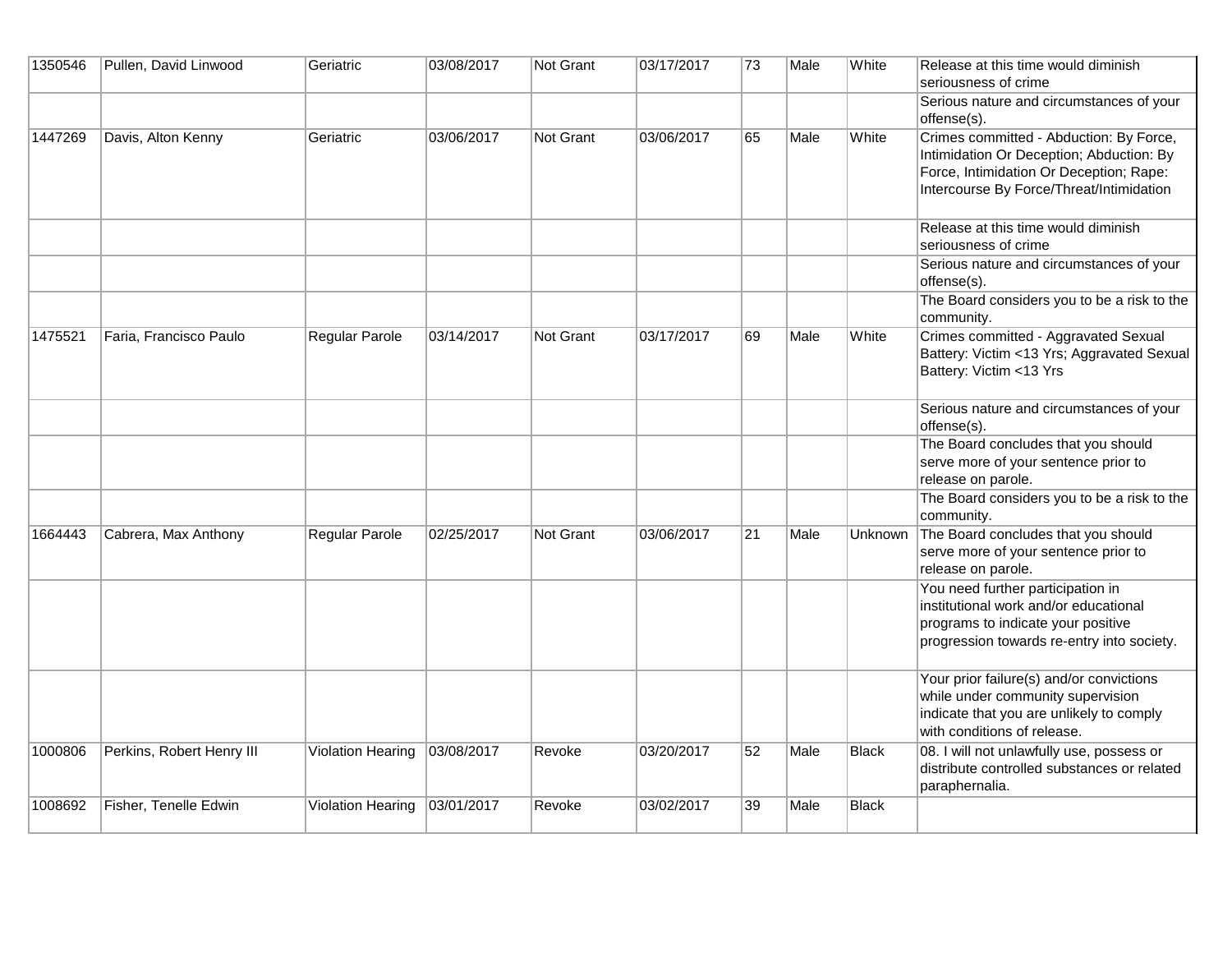|         |                         |                                |            |        |            |    |      |              | 06. I will follow the Probation and Parole<br>Officer's instructions and will be truthful,<br>cooperative, and report as instructed.                                                                                                                                                            |
|---------|-------------------------|--------------------------------|------------|--------|------------|----|------|--------------|-------------------------------------------------------------------------------------------------------------------------------------------------------------------------------------------------------------------------------------------------------------------------------------------------|
|         |                         |                                |            |        |            |    |      |              | 08. I will not unlawfully use, possess or<br>distribute controlled substances or related<br>paraphernalia.                                                                                                                                                                                      |
| 1022637 | Goad, Jimmy Ray         | Violation Hearing   03/02/2017 |            | Revoke | 03/09/2017 | 39 | Male | White        | 01. I will obey all Federal, State and local<br>laws and ordinances.                                                                                                                                                                                                                            |
| 1042822 | Bell, Howard Lee        | Violation Hearing   02/21/2017 |            | Revoke | 03/01/2017 | 49 | Male | <b>Black</b> | 01. I will obey all Federal, State and local<br>laws and ordinances.                                                                                                                                                                                                                            |
|         |                         |                                |            |        |            |    |      |              | 06. I will follow the Probation and Parole<br>Officer's instructions and will be truthful,<br>cooperative, and report as instructed.                                                                                                                                                            |
|         |                         |                                |            |        |            |    |      |              | 08. I will not unlawfully use, possess or<br>distribute controlled substances or related<br>paraphernalia.                                                                                                                                                                                      |
| 1044465 | Corbin, Marquis Leon    | Violation Hearing              | 02/25/2017 | Revoke | 03/22/2017 | 41 | Male | Black        | 06. I will follow the Probation and Parole<br>Officer's instructions and will be truthful,<br>cooperative, and report as instructed.                                                                                                                                                            |
|         |                         |                                |            |        |            |    |      |              | 08. I will not unlawfully use, possess or<br>distribute controlled substances or related<br>paraphernalia.                                                                                                                                                                                      |
| 1055374 | Harper, Michael Aundray | Violation Hearing 03/11/2017   |            | Revoke | 03/29/2017 | 49 | Male | Black        |                                                                                                                                                                                                                                                                                                 |
|         |                         |                                |            |        |            |    |      |              | 01. I will obey all Federal, State and local<br>laws and ordinances.                                                                                                                                                                                                                            |
|         |                         |                                |            |        |            |    |      |              | 11. I will not abscond from supervision. I<br>understand I will be considered an<br>absconder when my whereabouts are no<br>longer known to my supervising officer. I<br>freely, voluntarily and intelligently waive<br>any right I may have to extradition if<br>arrested outside of Virginia. |
| 1062574 | Brown, Paul Anthony     | Violation Hearing 03/11/2017   |            | Revoke | 03/29/2017 | 44 | Male | Black        | 01. I will obey all Federal, State and local<br>laws and ordinances.                                                                                                                                                                                                                            |
| 1087757 | Stewart, Alonza         | Violation Hearing              | 03/03/2017 | Revoke | 03/09/2017 | 57 | Male | <b>Black</b> |                                                                                                                                                                                                                                                                                                 |
|         |                         |                                |            |        |            |    |      |              | 08. I will not unlawfully use, possess or<br>distribute controlled substances or related<br>paraphernalia.                                                                                                                                                                                      |
| 1091146 | Gabara, Adel            | Violation Hearing              | 03/11/2017 | Revoke | 03/22/2017 | 43 | Male | White        |                                                                                                                                                                                                                                                                                                 |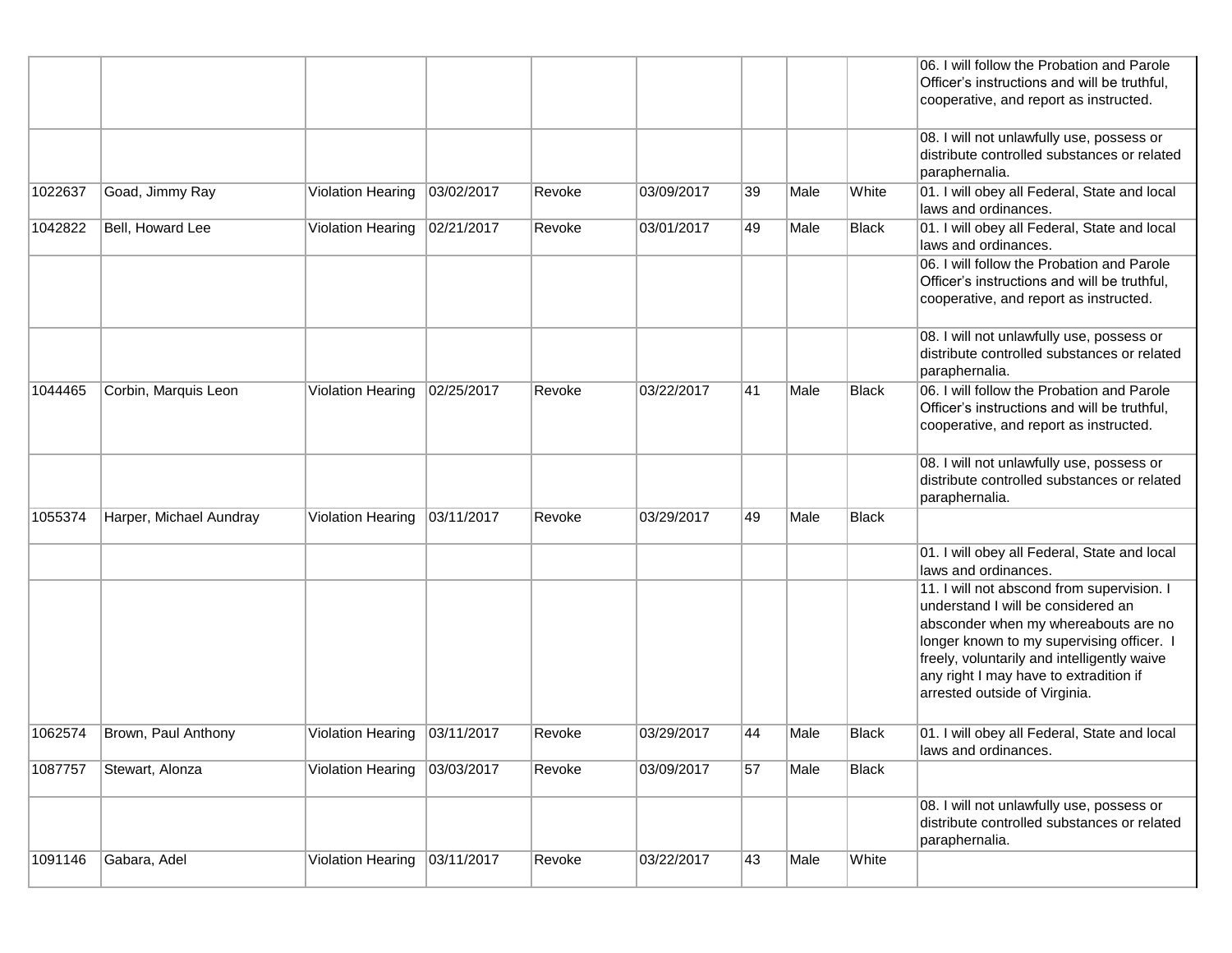|         |                           |                   |            |        |            |    |      |              | 01. I will obey all Federal, State and local<br>laws and ordinances.                          |
|---------|---------------------------|-------------------|------------|--------|------------|----|------|--------------|-----------------------------------------------------------------------------------------------|
| 1110222 | Weber, Shannon Leallen    | Violation Hearing | 03/22/2017 | Revoke | 03/29/2017 | 40 | Male | White        |                                                                                               |
|         |                           |                   |            |        |            |    |      |              |                                                                                               |
|         |                           |                   |            |        |            |    |      |              | 06. I will follow the Probation and Parole<br>Officer's instructions and will be truthful,    |
|         |                           |                   |            |        |            |    |      |              | cooperative, and report as instructed.                                                        |
|         |                           |                   |            |        |            |    |      |              | 08. I will not unlawfully use, possess or                                                     |
|         |                           |                   |            |        |            |    |      |              | distribute controlled substances or related<br>paraphernalia.                                 |
| 1116541 | Mayberry, Richard Douglas | Violation Hearing | 03/11/2017 | Revoke | 03/20/2017 | 50 | Male | White        |                                                                                               |
|         |                           |                   |            |        |            |    |      |              | 06. I will follow the Probation and Parole                                                    |
|         |                           |                   |            |        |            |    |      |              | Officer's instructions and will be truthful,<br>cooperative, and report as instructed.        |
|         |                           |                   |            |        |            |    |      |              | 08. I will not unlawfully use, possess or                                                     |
|         |                           |                   |            |        |            |    |      |              | distribute controlled substances or related<br>paraphernalia.                                 |
| 1116711 | Frazier, Rico Ricardo     | Violation Hearing | 03/11/2017 | Revoke | 03/22/2017 | 56 | Male | <b>Black</b> | 01. I will obey all Federal, State and local                                                  |
| 1132915 | Turner, Roger Leon        | Violation Hearing | 03/11/2017 | Revoke | 03/31/2017 | 53 | Male | <b>Black</b> | laws and ordinances.<br>06. I will follow the Probation and Parole                            |
|         |                           |                   |            |        |            |    |      |              | Officer's instructions and will be truthful,                                                  |
|         |                           |                   |            |        |            |    |      |              | cooperative, and report as instructed.                                                        |
| 1133918 | Lewis, John Fenly Jr.     | Violation Hearing | 03/03/2017 | Revoke | 03/29/2017 | 55 | Male | <b>Black</b> |                                                                                               |
|         |                           |                   |            |        |            |    |      |              | 08. I will not unlawfully use, possess or                                                     |
|         |                           |                   |            |        |            |    |      |              | distribute controlled substances or related<br>paraphernalia.                                 |
| 1143701 | Spellman, Louis Edward    | Violation Hearing | 03/11/2017 | Revoke | 03/31/2017 | 56 | Male | Black        | 08. I will not unlawfully use, possess or<br>distribute controlled substances or related      |
|         |                           |                   |            |        |            |    |      |              | paraphernalia.                                                                                |
| 1156433 | Hurst, David William      | Violation Hearing | 03/11/2017 | Revoke | 03/15/2017 | 32 | Male | White        |                                                                                               |
|         |                           |                   |            |        |            |    |      |              | 08. I will not unlawfully use, possess or                                                     |
|         |                           |                   |            |        |            |    |      |              | distribute controlled substances or related<br>paraphernalia.                                 |
|         |                           |                   |            |        |            |    |      |              | 10. I will not change my residence without                                                    |
|         |                           |                   |            |        |            |    |      |              | the permission of the Probation and Parole<br>Officer. I will not leave the State of Virginia |
|         |                           |                   |            |        |            |    |      |              | or travel outside of a designated area                                                        |
|         |                           |                   |            |        |            |    |      |              | without permission of the Probation and<br>Parole Officer.                                    |
|         |                           |                   |            |        |            |    |      |              |                                                                                               |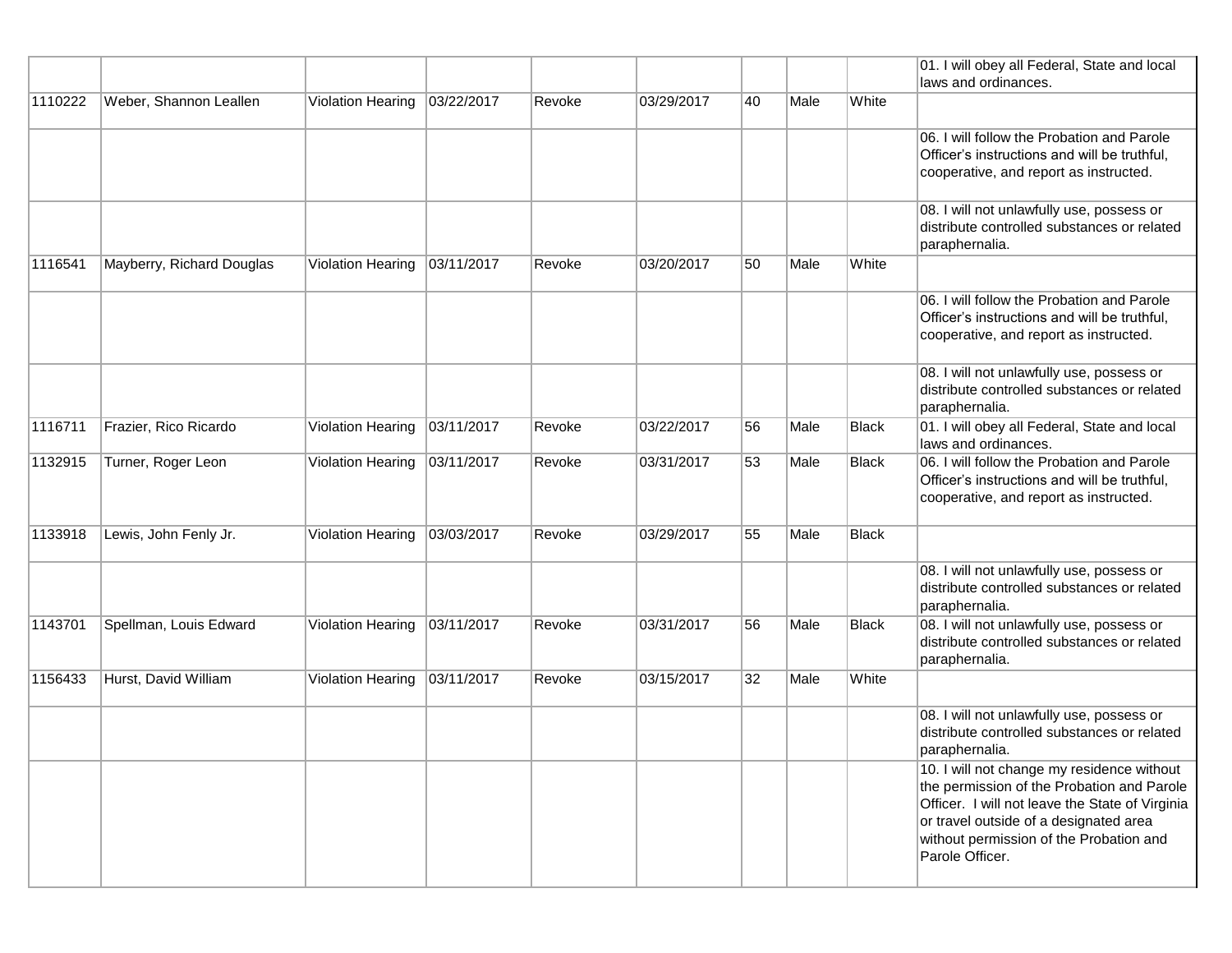|         |                          |                          |            |        |            |    |        |              | 11. I will not abscond from supervision. I<br>understand I will be considered an<br>absconder when my whereabouts are no<br>longer known to my supervising officer. I<br>freely, voluntarily and intelligently waive<br>any right I may have to extradition if<br>arrested outside of Virginia. |
|---------|--------------------------|--------------------------|------------|--------|------------|----|--------|--------------|-------------------------------------------------------------------------------------------------------------------------------------------------------------------------------------------------------------------------------------------------------------------------------------------------|
| 1165024 | Newby, Ghwana Latrece    | Violation Hearing        | 03/03/2017 | Revoke | 03/14/2017 | 45 | Male   | Black        |                                                                                                                                                                                                                                                                                                 |
|         |                          |                          |            |        |            |    |        |              | 01. I will obey all Federal, State and local<br>laws and ordinances.                                                                                                                                                                                                                            |
| 1166876 | Calloway, Donyae Marcell | Violation Hearing        | 02/18/2017 | Revoke | 03/02/2017 | 39 | Male   | <b>Black</b> | 01. I will obey all Federal, State and local<br>laws and ordinances.                                                                                                                                                                                                                            |
| 1179796 | Shearin, Bennie Lamont   | Violation Hearing        | 03/13/2017 | Revoke | 03/31/2017 | 43 | Male   | <b>Black</b> | 01. I will obey all Federal, State and local<br>laws and ordinances.                                                                                                                                                                                                                            |
| 1180842 | Taylor, Juan Kareem      | <b>Violation Hearing</b> | 02/24/2017 | Revoke | 03/02/2017 | 36 | Male   | <b>Black</b> |                                                                                                                                                                                                                                                                                                 |
|         |                          |                          |            |        |            |    |        |              | 01. I will obey all Federal, State and local<br>laws and ordinances.                                                                                                                                                                                                                            |
| 1187152 | Nibblett, Danita Lamone  | Violation Hearing        | 03/13/2017 | Revoke | 03/22/2017 | 50 | Female | <b>Black</b> | 06. I will follow the Probation and Parole<br>Officer's instructions and will be truthful,<br>cooperative, and report as instructed.                                                                                                                                                            |
|         |                          |                          |            |        |            |    |        |              | 11. I will not abscond from supervision. I<br>understand I will be considered an<br>absconder when my whereabouts are no<br>longer known to my supervising officer. I<br>freely, voluntarily and intelligently waive<br>any right I may have to extradition if<br>arrested outside of Virginia. |
| 1203717 | Williams, Byron Corneliu | Violation Hearing        | 03/03/2017 | Revoke | 03/08/2017 | 40 | Male   | Black        |                                                                                                                                                                                                                                                                                                 |
|         |                          |                          |            |        |            |    |        |              | 06. I will follow the Probation and Parole<br>Officer's instructions and will be truthful,<br>cooperative, and report as instructed.                                                                                                                                                            |
|         |                          |                          |            |        |            |    |        |              | 08. I will not unlawfully use, possess or<br>distribute controlled substances or related<br>paraphernalia.                                                                                                                                                                                      |
| 1392133 | Smith, Joey Cordarro     | <b>Violation Hearing</b> | 03/03/2017 | Revoke | 03/09/2017 | 27 | Male   | <b>Black</b> |                                                                                                                                                                                                                                                                                                 |
|         |                          |                          |            |        |            |    |        |              | 01. I will obey all Federal, State and local<br>laws and ordinances.                                                                                                                                                                                                                            |